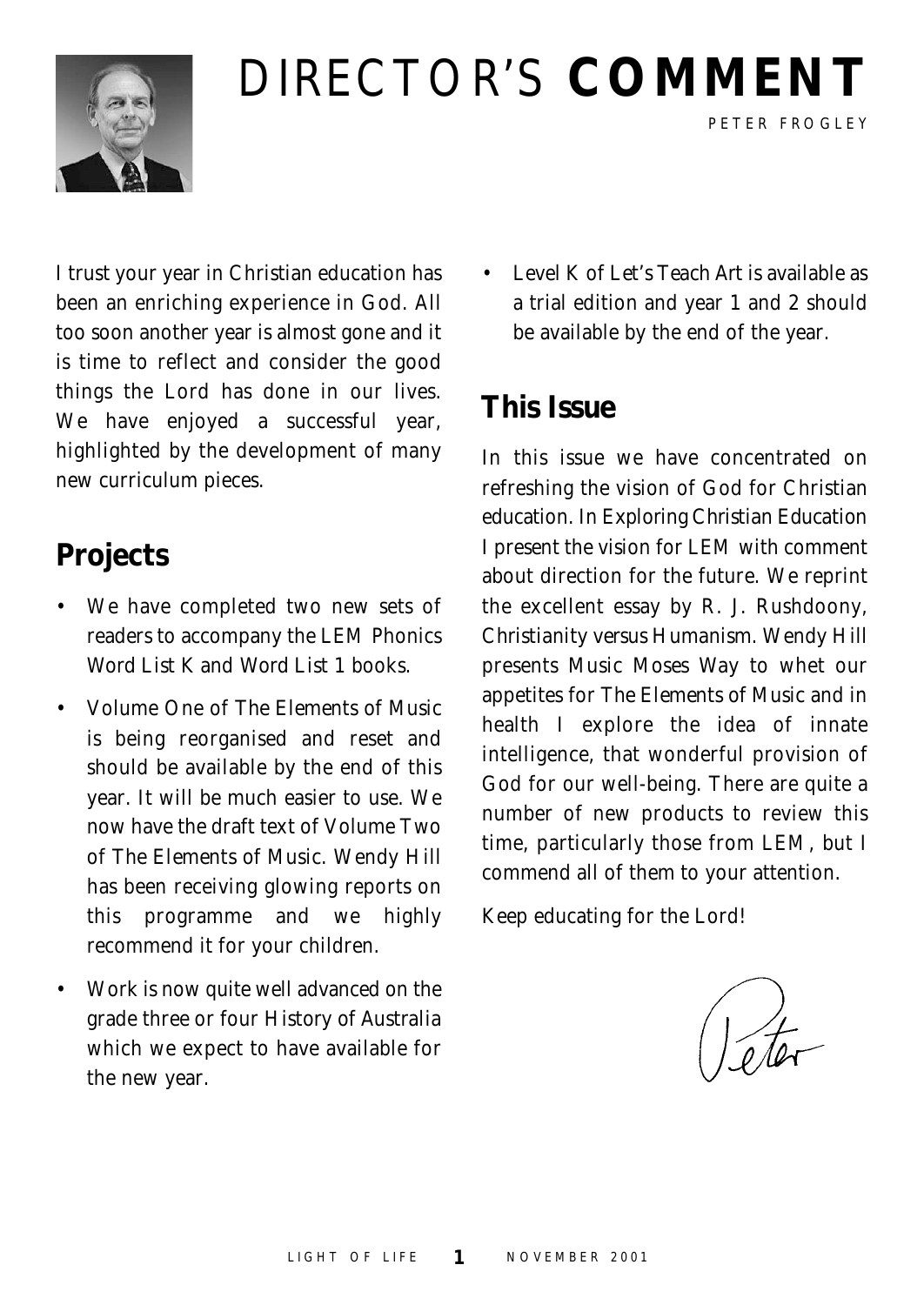

## **EVENT CALENDAR**

COMING EVENTS SEMINARS PROGRAMMES UPDATES



#### 2002 SEMINARS

We invite you to join us for the seminar nearest you! At each seminar we provide a challenging, informative and biblical range of elective sessions, plus the opportunity to browse the wide range of resources and mix with new and old friends.

Check our website at **www.lem.com.au** for details and downloadable application forms for all CHESS seminars.

We are planning CHESS seminars for 2002 and you are welcome to contact the LEM office to discuss organising seminars and book displays in your location.

At this stage we are not planning a Hobart CHESS for 2002.

#### PROPOSED CHESS SEMINARS FOR 2002

| Geelong         | Friday 8th March     |
|-----------------|----------------------|
| SwanHill        | Tuesday 12th March   |
| Melbourne       | Monday 10th June     |
| Gippsland       | Wednesday 12th June  |
| <b>Brisbane</b> | Saturday 10th August |

| Townsville | Tuesday 13th August     |
|------------|-------------------------|
| Sydney     | Saturday 7th September  |
| Dubbo      | Tuesday 10th September  |
| Perth      | Saturday 21st September |
| SwanHill   | Thursday 24th October   |
| Adelaide   | Saturday 26th October   |
| Horsham    | Tuesday 29th October    |

#### CATHOLIC HOME EDUCATION SEMINARS

#### *Wangaratta*

The Catholic Christian Home Education seminar will be held at the da Vinci Club on Monday 11th March, 2002. Contact Ann Balkin on 03 5765 2297.

#### *Melbourne*

The Catholic Christian Home Education seminar is tentatively set for Saturday 12th October 2002.

#### *Sydney*

LEM will have a display of books for sale at the Catholic Homeschooling Conference in Sydney on the 3rd November 2001. The conference is being conducted at the Brothers of St Francis Friary, 119 Rausch St, Toongabbie, from 9:00 am to 5:00 pm. Contact Ellen Small on 9636 4762 for further details.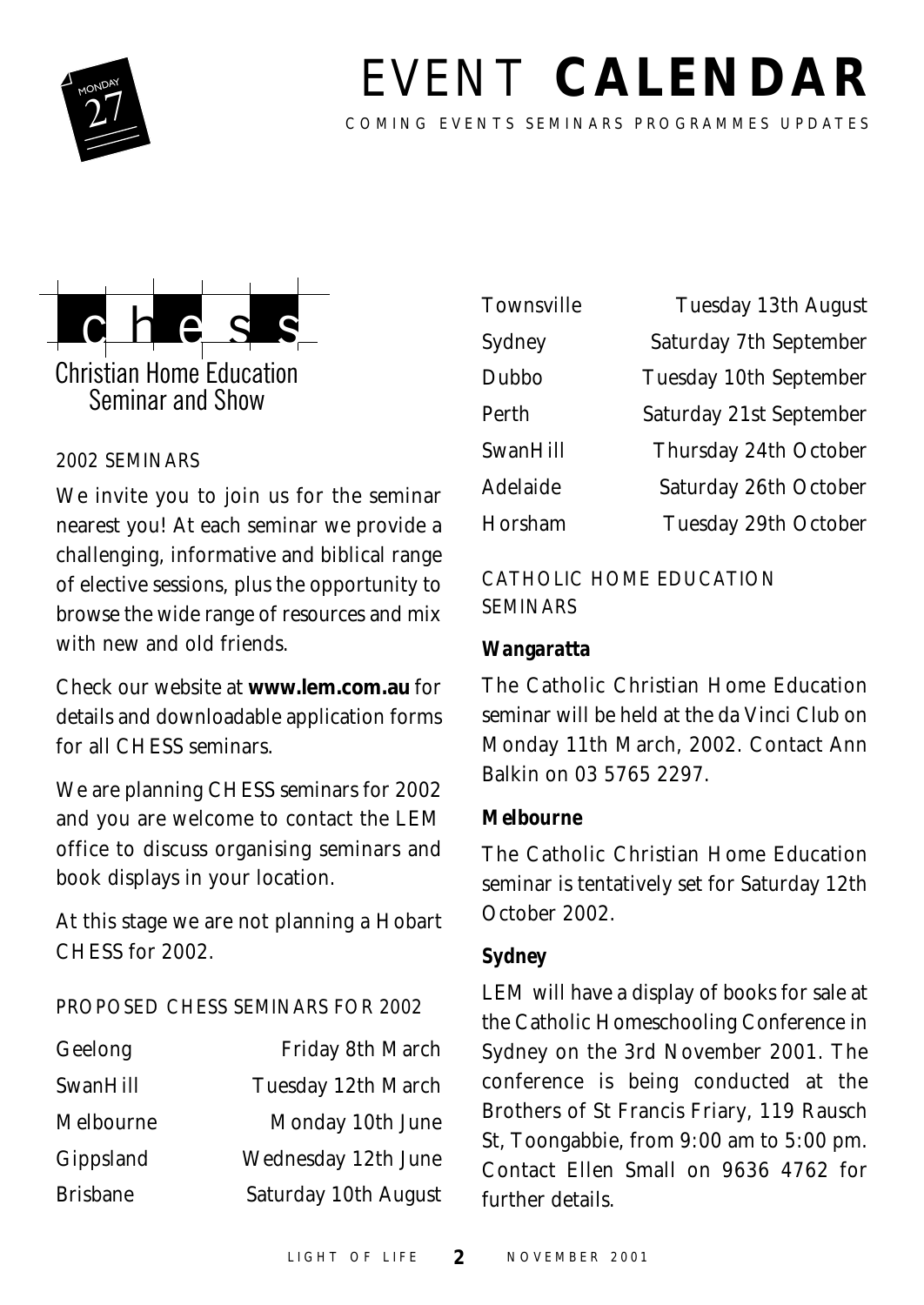#### **LEM Phonics**

#### EVELYN IN CHINA

Evelyn Garrard has been working steadily on the ESL version of LEM Phonics for two years now and she has felt God calling her to complete this work in Beijing, China. As a result she left Australia on the 4th October, seconded to the LEM team in China. She has not left LEM and will be returning for Christmas and the Advanced Course in January.

#### INTRODUCTORY SEMINAR

Margaret Pond, an LEM Phonics Registered Instructor, will be conducting an introductory course in LEM Phonics at the LEM offices in Spence, Canberra from the 14th–17th January 2002. Applications to Margaret Pond.

Other LEM Phonics seminars to be conducted by our Registered Instructors are announced through flyers included with the Light of Life and in our mail outs. For the most up-to-date information and downloadable application forms for all conferences, visit **www.lem.com.au**.

#### ADVANCED COURSE IN LEM PHONICS

The next Advanced LEM Phonics course will be conducted by Evelyn Garrard in Canberra from 7th–18th January 2002. The Advanced Course will be conducted over nine days, concluding on Thursday 17th. The successful students who wish to become Registered Instructors in LEM Phonics will then be able to continue on for the Friday to complete the necessary extra work. There are still places open for this course, but you will need to apply as soon as possible.

#### **Permanent Home**

Please continue to pray with us as this project seems to be perpetually bogged down in government regulations and red tape.

We are told (reliably) it is 'being processed' and you may interpret that however you wish!

#### **Now at www.lem.com.au**

Thanks to those who have presented positive feedback on the website. We also appreciate hearing about any problems or errors, no matter how small, so we can improve our online service. Just drop an email to john@lem.com.au.

#### BOOKFINDER

We have updated our online ordering section to include comprehensive, up-todate catalogue data. This means it is no longer necessary to enter the code, title, price and weight of items — just enter the code from the catalogue and press enter. *Bookfinder* automatically retrieves the title, weight and current price and adds it to your order. We have also improved the capacity for larger orders. Try it soon!

#### DOWNLOAD LIGHT OF LIFE

Want to share Light of Life with someone over the internet? Would you like the text from that particular article? PDF issues of Light of Life for 2001 are now available for download in the 'downloads' section.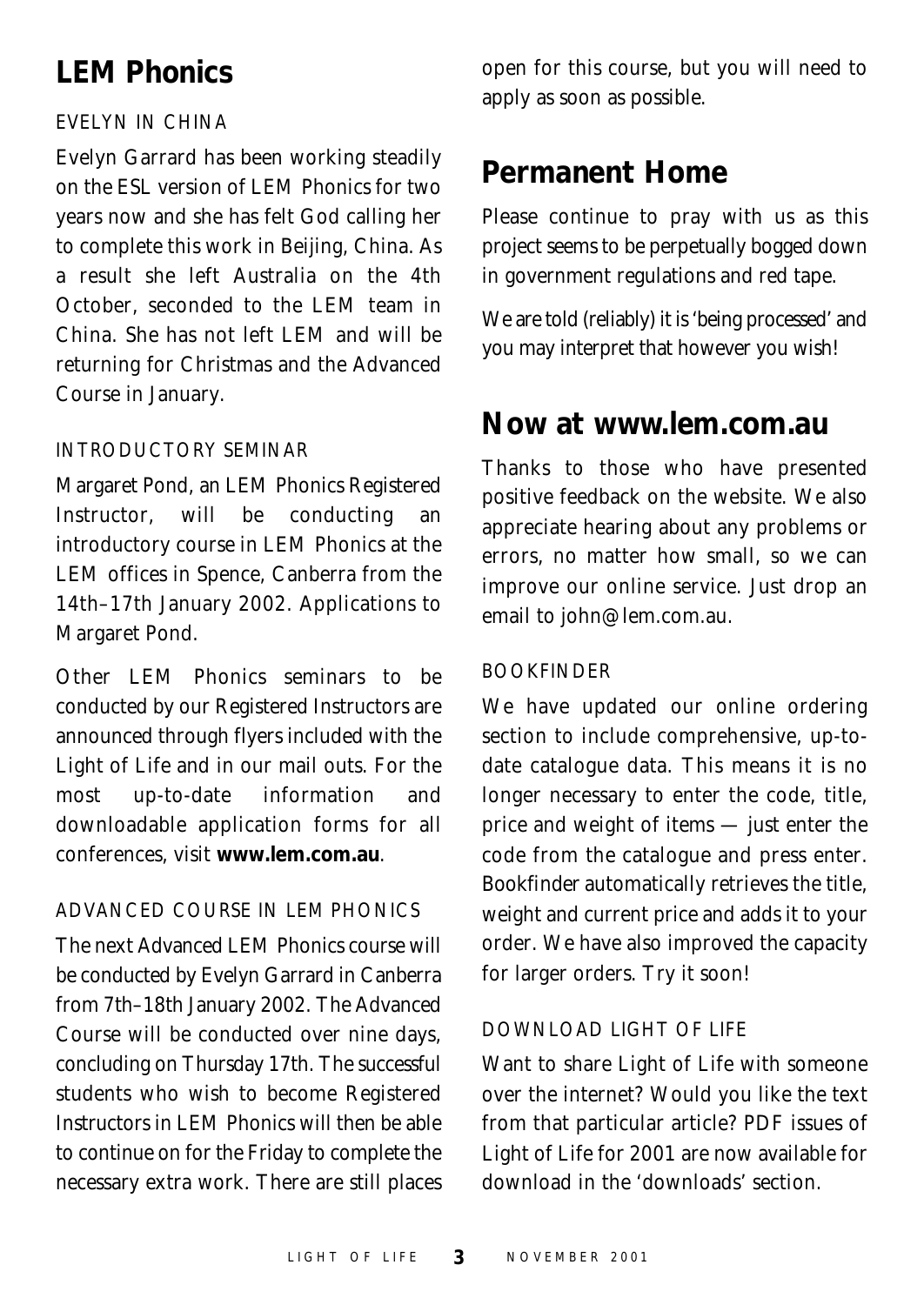# $\begin{array}{c}\n\mathbf{EXI} \\
\mathbf{CH} \\
\hline\n\end{array}$ EXPLORING **CHRISTIAN EDUCATION**



#### **41) 'Pursuing the Vision'** PETER FROGLEY

I have been impressed of the Lord in recent days of the need to return to the original vision for Light Educational Ministries and restate it. Whilst some of you would have heard it before there are many for whom it will be new.

I think that the major emphasis God is bringing to my attention is that this vision is not exclusive to Light Educational Ministries, but is for the whole body of Christ. It continues to be a particular challenge to LEM and we reaffirm our commitment to its fulfilment. More importantly, we would like the vision to become part of your inspiration in life so that you might join with us in the exciting journey it presents.

Already there are folk across Australia and overseas who are seeking to outwork the vision who have nothing, organisationally, to do with Light Educational Ministries — indeed they may well not have even heard of us.

Let me now present something of a brief history that led to this vision or call of God upon our lives.

From the early 1970's I had been exercised by the Lord concerning His plans for the education of children. As a result, during 1977 a group of four met together on Tuesday evenings to pray and seek God to understand more of His heart for education.

We had already realised that our training as teachers had ignored the existence of God. Our motivation in coming to God in prayer was that we had no understanding of education from a biblical view. We were shown very early in our times of prayer that there was a significant amount of pride attached to our learning. Humbled by the realisation that we had educationally ignored the Almighty, we asked Him a most basic question,

'What is education to you Lord?'

Quite quickly an answer came to my mind that was new to my thinking,

#### **'Education is the unfolding of God — His character and His creation.'**

This revolutionary thought begged another question, 'How do we educate on that basis, Lord?'

As we prayed, the response came: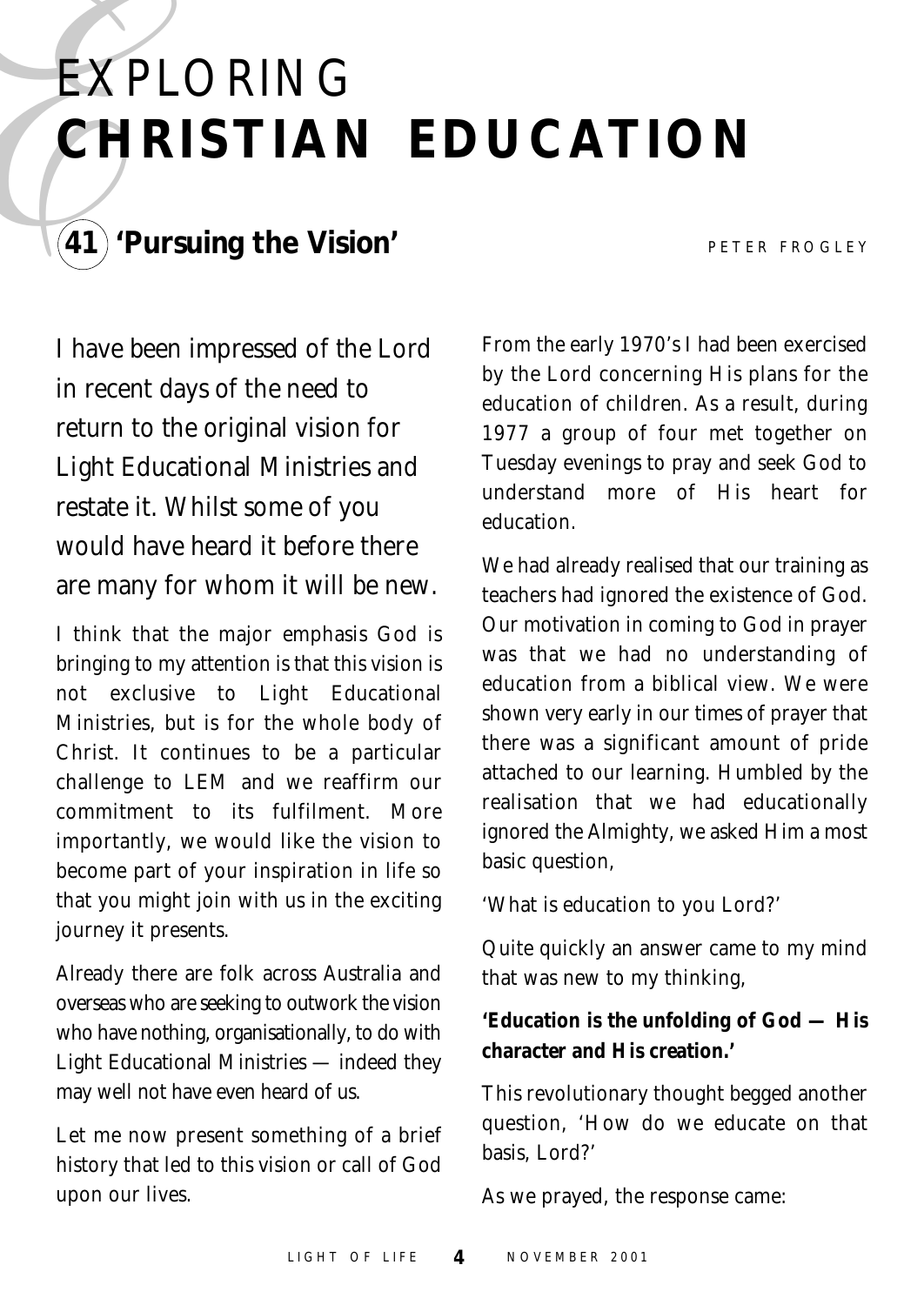'By being willing to put aside your understanding of education. Give Me your learning and allow Me to decide what is relevant for you.'

Despite the fact that this one statement undermined our educational credibility we were quietly pleased to be able to accept God's wisdom, but it raised the question of 'Where to begin, Lord?' Again the response was quick:

'In the beginning; in My Word; in reliance on Me. Learning to understand creation and My character from Me and not through man's ideas.'

We continued in prayer and God impressed some more powerful thoughts on our minds.

'For many, many years I have desired to teach My little children in My ways, that they might know Me. Down through the years different ones have come to Me and asked how to teach. I have always been delighted to begin to instruct them, but most take the morsel and run with it to build a kingdom for themselves; few come back to ask Me the next step. That is what I desire of you.'

These 'words' from God affected us deeply as we sensed in a greater way the love of God for His children. We now knew our own shortcomings and our own propensity to run off and do our own thing for God.

During that important year of 1977 a foundation was established in our lives upon which Light Educational Ministries is

being built. In June 1978, God led my family and me to Youth With a Mission in Hawaii, where I was privileged to be the acting Principal of the International Christian School for several months. That time was a watershed in our lives, making a clear break with the past and setting a new direction for the future.

## ...few come back to ask Me the next step

In June 1979, whilst praying with Margaret McIntyre for an Educator's Conference in Hawaii, God gave me a prophetic vision. It was not specifically for or about the coming Conference, rather it has become the foundational vision for Light Educational Ministries:

You are to carry a torch for Me! It is a torch made by God. It is a torch of My design and construction, and it is fired by the oil of the Holy Spirit. Left to itself it lies on the ground and its light is not seen. I needed someone to carry My torch and I have chosen you.

Many people will think it is a peculiar torch, because it does not 'look right' to them. Others will point out what they consider are its inefficiencies and inabilities, but you will not need to defend it as it is My torch.

On the other hand, there are those who will recognise it as My torch.

You are to be My torch-bearers.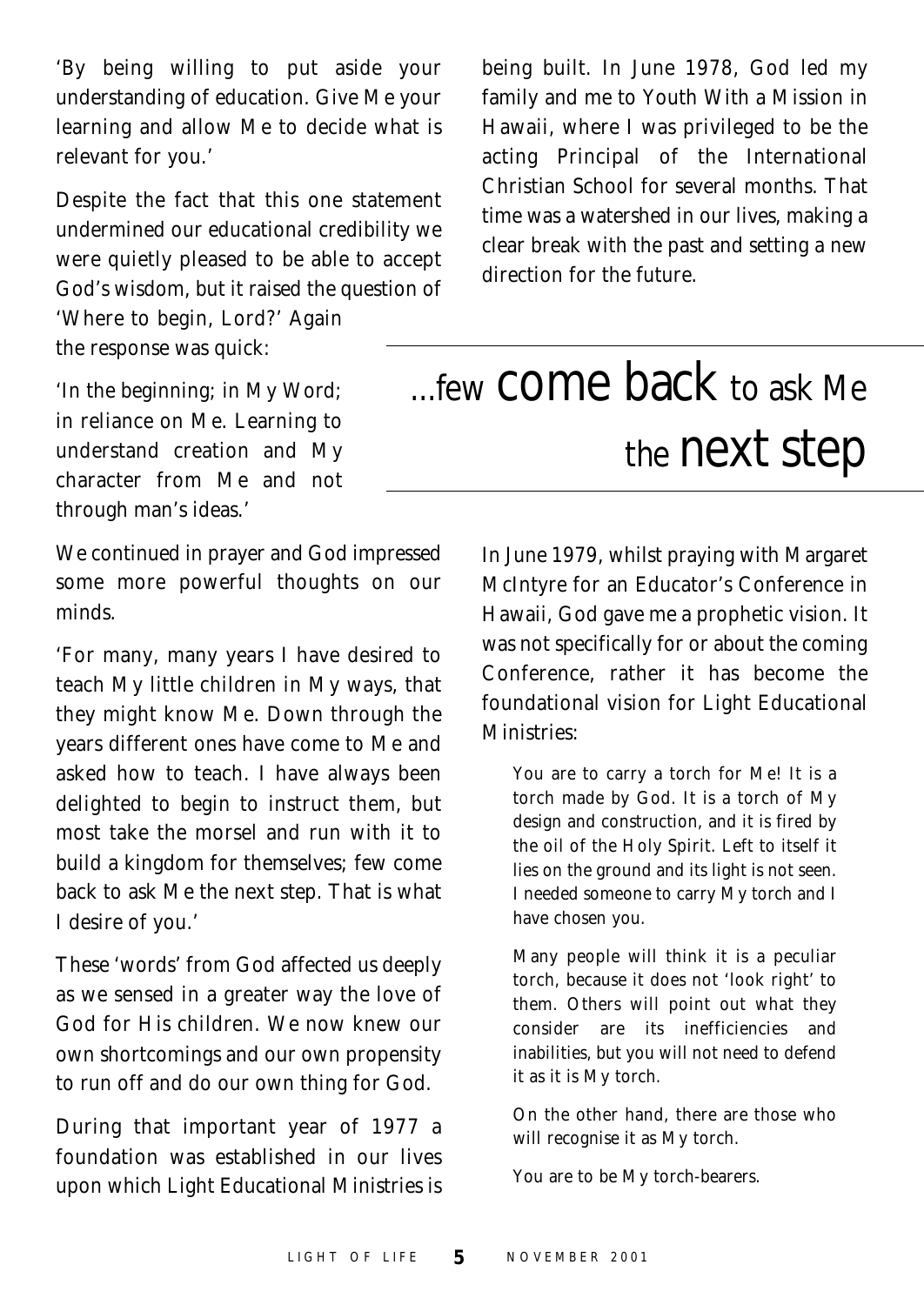There is much about the torch that you do not understand in its beauty and intricacy of design. It is beautiful, it is Mine, and it speaks of My glory and of Me.

I want you to know more about how it works, so that you may be able to share it with others. As you notice its complexity and intricacy; its tubes of finely worked metal, and the various components, you

can see it is easily broken. There are those who would like to smash it and there are those who would want to take

it and run with it for their own glory, to build a kingdom for themselves. If they do this the orifice will block and the light will choke out. The light is My glory!

As a watchmaker knows the intricacy of a watch, and cares for it; so you must know the intricacy of My torch and care for it, so that it burns with a clear light.

This torch is to be carried from place to place throughout the world. There will be many different manifestations of the torch and people will be attracted to these. Many of the torches, however, will not show forth the pure light, as they will be incomplete. I want My pure, complete torches to be carried forth; perfectly constructed, beautiful and giving off the pure light of My glory.

Many will take a torch in its purity, and give themselves to the fulfilment of My plan and purpose. I want you to be fathers over this ministry. Teach those who come of My torch.

Carry it to different places throughout the earth, sometimes personally and sometimes through others. Those who come to learn of the torch will be prepared by Me and then go off to share the light of the torch with others.

#### **What is the Torch?**

The 'torch' was for us a growing understanding of God's heart and ways in education. As time has passed we have seen that the vision of the torch is a generic vision representing God's desire to spread His good news for every area of life, to all

### know the intricacy of my torch

people so that 'the earth shall be full of the knowledge of the Lord as the waters cover the sea' (Isaiah 11:9).

This 'torch' has been available throughout the church age, but unless men pick it up it remains unused and its light is not seen. We believe our commission is to pick it up and shed its light throughout the world of education.

As God's ways are not our ways, His 'torch' seems to be out-moded and it certainly does not fit men's ideas of education. Our task is to endeavour to understand God's ways and to carry the 'torch' explaining its detail and operation. Much of this is presently beyond our understanding, but as we pursue God in exploring the detail of the 'torch' He will reveal more of His Glory.

As God's world is diverse, detailed, beautifully ordered and balanced, so, too, is His 'torch'. Its functions are interdependent parts of a beautiful, unified whole; each part working in harmony with the other. An exquisite, intricate masterpiece. Our task is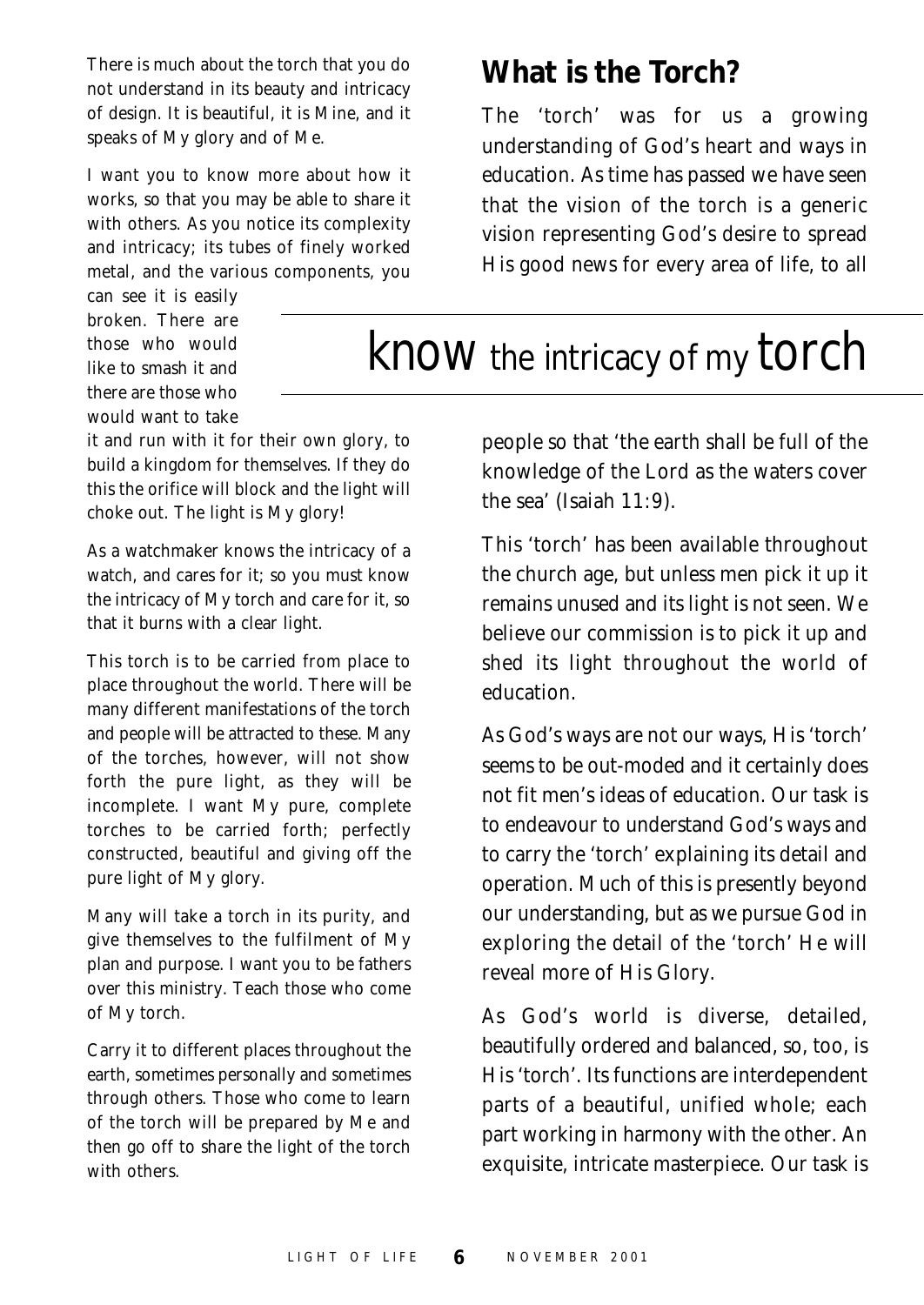to highlight and enhance the masterpiece, as we walk in humility and sensitivity before the Lord.

#### **The Ministry Today**

When this vision was first given we had little understanding of how it would be outworked by the Lord. We could see it could not be developed by one person, but would require teams committed to the same vision of reforming education for Christ.

Our purpose is to see a multitude of 'torches' being taken into all the world. Each one perfectly constructed and functioning to bring forth the pure light of the glory of God in education. We are thankful to the Lord for each person who in their own way is outworking the vision to understand and provide education that truly glorifies the Lord Jesus Christ.

#### **Light Educational Ministries**

In working to achieve this goal Light Educational Ministries has sought provide expression to the vision through:

- A teacher education programme a one year course, which can either be taken as a Diploma or a Certificate in Christian Education. The Diploma Course is also offered as a distance education programme;
- Seminars and conferences:
- Our own curriculum materials;
- the Home Education Assistance programme (HEA); and

• Christian education resources from Rod and Staff, A Beka Book, Bob Jones University, Christian Liberty Press and many others.

We are excited at developments taking place today. In Egypt a Christian mission is teaching English with LEM Phonics and using some of our teacher training materials. In Korea and Thailand Australians are using LEM Phonics to teach English.

Evelyn Garrard has recently relocated to China to complete the ESL version of the LEM Phonics programme which is becoming well-known in China. There is a great opportunity for teachers of LEM Phonics to work in China training the Chinese teachers — contact us for details if you could be interested.

All of this is but a small part of the fulfilment of the vision of the torch. This is a long term vision. We are yet to grasp many of the issues and truths that make education truly Christian, even in terms of establishing a thoroughly successful biblical model. God's plan is so comprehensive and His desire for His people so great that we will always be discovering new truths that will need to be applied. Then, the greater task is to see this model spread through all the earth.

This is a vision that requires an army of God's people to fulfil and it is true to say that we have only just begun after twentyodd years. Throughout the earth there are people fired by a similar vision for Christian education and as we work together with God we can see this vision outworked.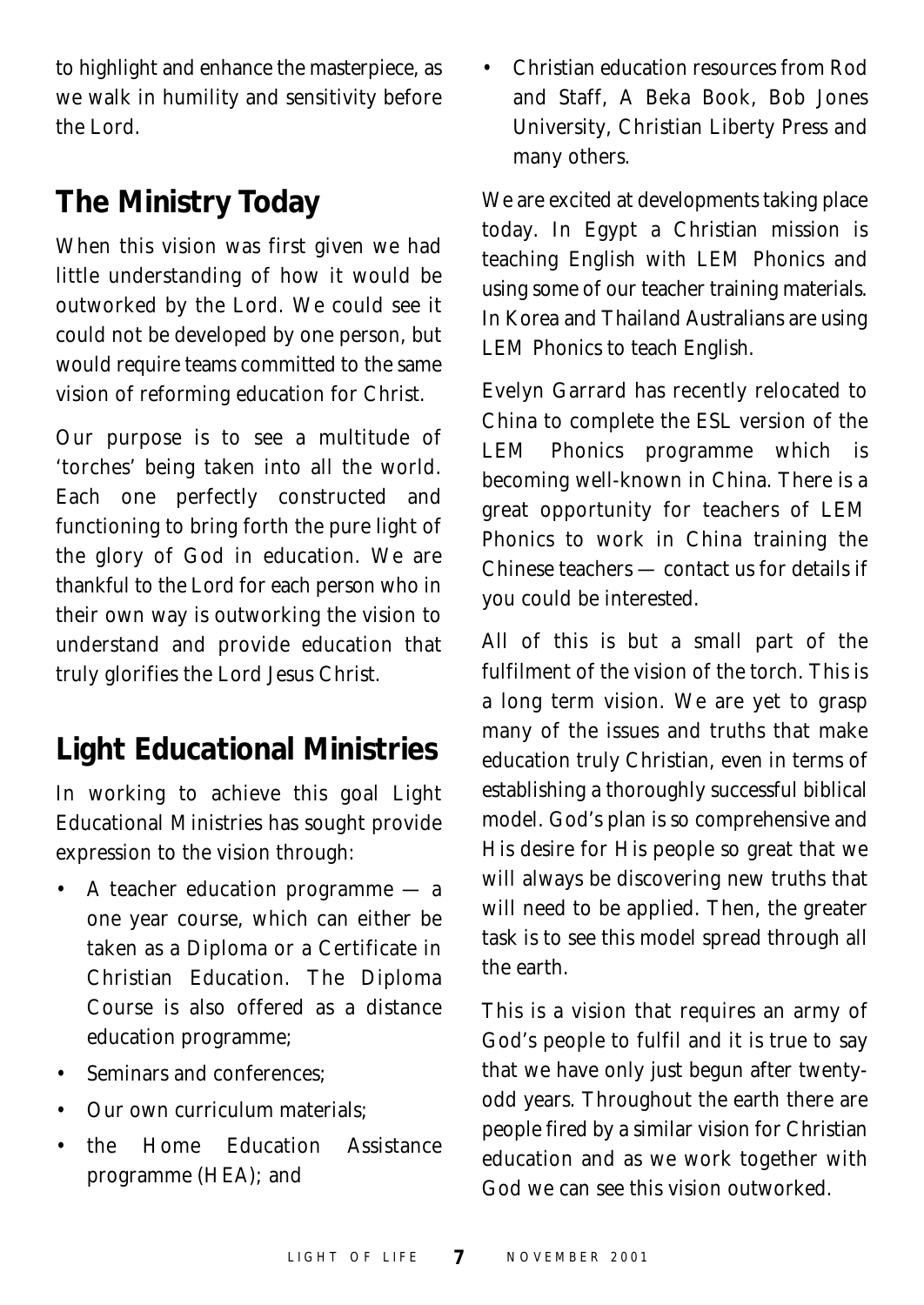## Music **JOSES** ay **Teaching Music Using a Biblical Way of Learning**

BY WENDY HILL

When we think of Moses we think of how he was rescued by the Pharoah's daughter, brought up in the palace, fled to Midian, talked to the burning bush, and led the Israelites out of Egypt. However Moses, being a leader, was also a great teacher.

One of the most important tasks God gave him was to teach the Ten Commandments to the Israelites. Deuteronomy 6:1–12 outlines his teaching method. It is a thorough method which reveals that Moses must have known that knowledge comes to us in many ways. One way is information derived from the external world. Man's environment provides an infinite amount of information, including music, received through the body senses. Another way to gain knowledge is from inside — the soul and the spirit.

**The Body** God directed Moses to teach the Ten Commandments to the Israelites

(Deuteronomy 5:31 and 6:1). Deuteronomy 6:1–12 describes how Moses' method of teaching involved the body senses.

**Aurally** The people used their ears to listen with as Moses spoke. He told them twice to hear his words. 'Hear, Oh Israel, ...' (Verses 3 and 4).

**Visually** Moses wrote the Ten Commandments on tablets a second time as a visual reminder of God's instructions (Deuteronomy 10:1–2). God had already written them the first time after He had spoken and Moses had listened to Him. In the learning process reading comes before listening.

**Orally** Moses talked to the people and told parents to talk to their children (Deuteronomy 6:7).

**Kinesthetically (touch)** Moses told people to touch the Commandments. 'Tie them as symbols on your hands and bind them on your foreheads. Write them on the door frames of your houses and on your gates' (Deuteronomy 6:9). The *Elements of Music* course uses all of the God-given physical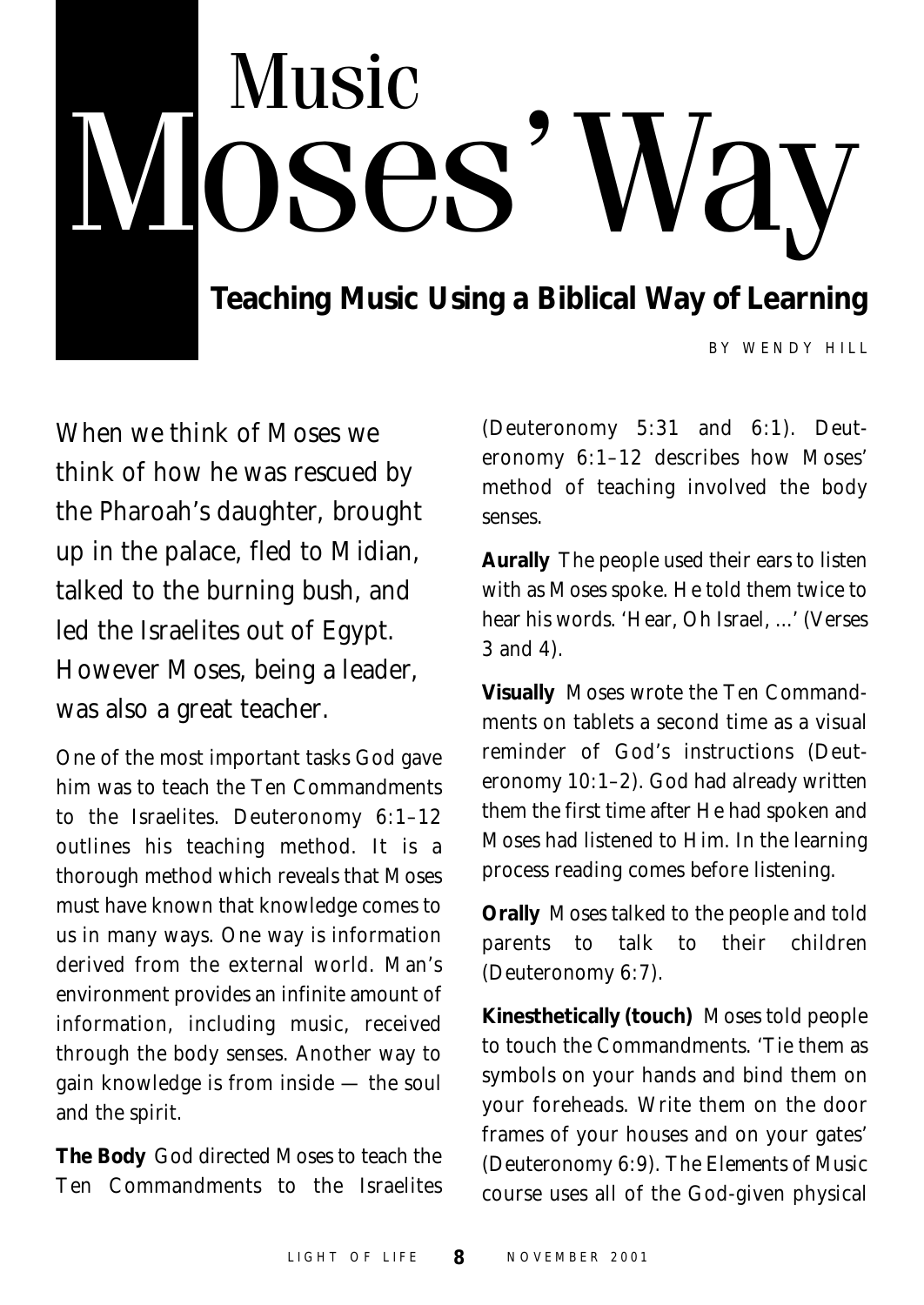senses in a wide variety of ways to help students appreciate and discover more about music and its Maker. The course aims to cater for all learning types. Some students learn quicker when information is presented aurally. Others are visual learners. Some need to verbalise everything while others learn better through touching. Music is essentially an invisible, aural art

form, so it is obvious that listening is the most important sense.

#### AURAL LEARNING (LISTENING)

The power and value of

listening should not be underestimated. Music methods since the early twentieth century have revived the importance of the ear and the importance of listening to pieces before they are learned. This is in contrast to traditional teaching methods which emphasise reading before listening. Learning by ear is not original — God thought of it first. Learning by ear has been God's way ever since the beginning. In the beginning, God spoke and said, 'Let there be...' Then followed the creation of the heavens and the earth, including man and music. Many times Jesus began His instructions with the word 'listen' because He knew the power of listening as a learning skill. Jesus also said, 'He who has ears, let Him hear...' (Matthew 4:23, 11:15, 13:9, 13:43). Understanding His parables involves listening attentively with our hearts and minds as well as our ears. In a similar way, music learning is more effective when the learner hears the music before playing

it. A person learns a native language through hearing it. Babies are exposed to language many months before they actually start to talk.

In the *Elements of Music* course numerous questions on CD provide excellent aural training so students can hear what they read and write. Keyboard activities enable them

### Learning by ear is not original - God thought of it first.

to hear what they play. In Volume One, students are trained to identify and understand four music elements. They learn five more in Volume Two and a further five in Volume Three. Each element is put to music and heard on the CD. Music examples for listening are mostly selected from the historical period under study. The history component of the course is increased in the second and third volumes. Nine weeks are spent on each major historical period. In Volume Two students take a music journey from Ancient Times through Middle Ages, Renaissance and Baroque. Volume Three covers Classical, Romantic, Late Nineteenth and Twentieth Centuries.

#### VISUAL LEARNING (SEEING)

The next body sense is seeing or reading. Visual information enters the brain through the eyes. In the learning process, reading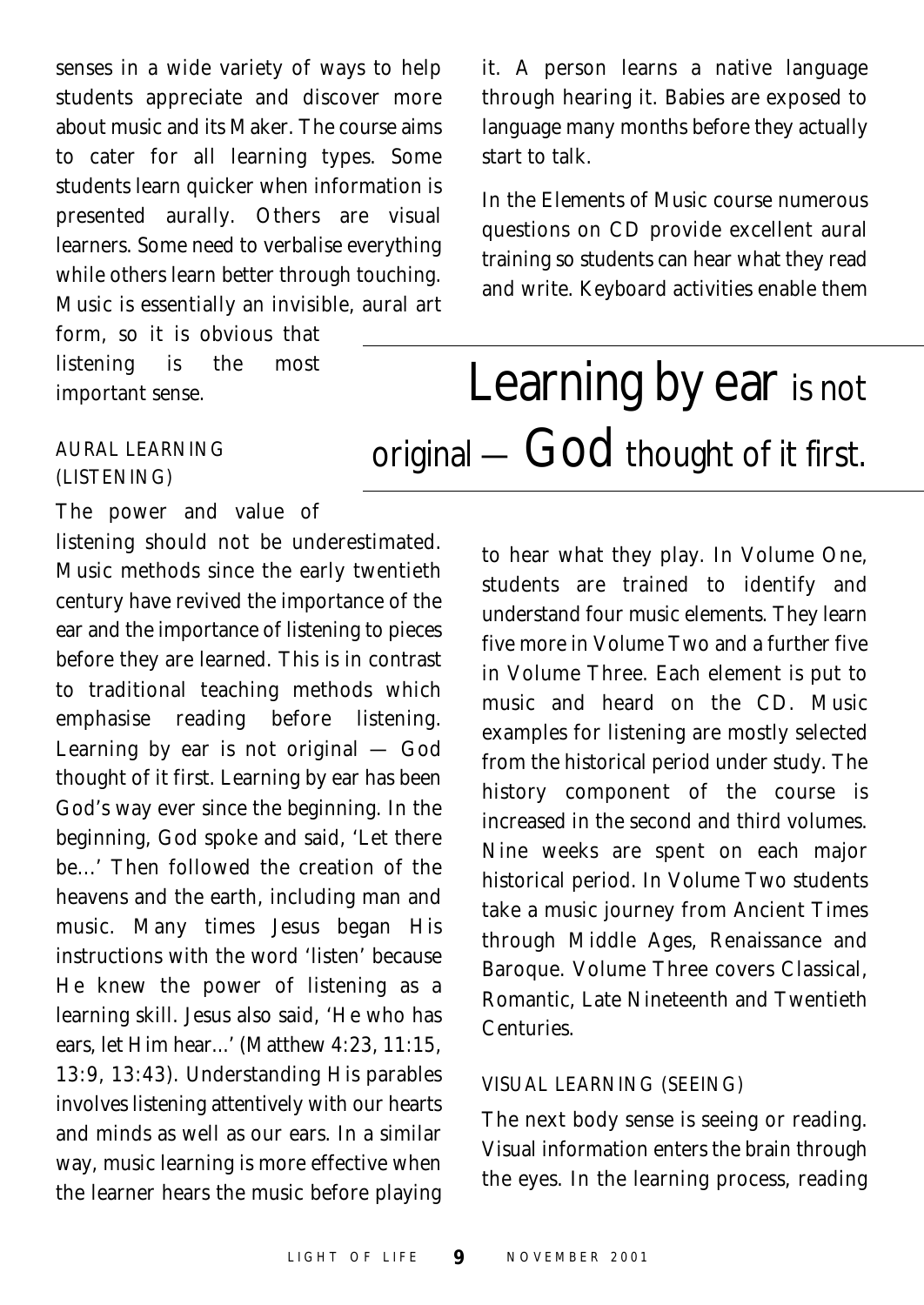comes after listening. Music notation is basically a written representation of music already heard. Written music is an aid to recall the composer's instructions and to assist in memorising. The Bible was written after the act of Creation as a history of what had already occurred and as an aid to remembering the past and who God is. The aim of God's written Word is to remember God's instructions and live life accordingly. The aim of music notation is that the student remember and record the sounds according to the composer's intentions. God gives both eyes and ears to help us learn. 'Ears that hear and eyes that see the Lord has made them both' (Proverbs 20:12). Volume Two includes reading to teach and confirm basic music concepts. Most CD music examples are notated in the workbook so that students can read and remember what they hear. Rhythms, melodies, chords and scales are all taught visually and aurally.

#### ORAL LEARNING (TALKING)

Talking is not like listening and seeing but involves the tongue which also has the sense of taste. The tongue is very close to the voicebox, and without it we could not talk. So the tongue is the key to both tasting and talking. This course provides many opportunities to verbalise. Oral questions at the start of each lesson are to refresh the memory of previous lessons. Scriptures and definitions are recited in the Surprise Box questions. Singing the music examples is an excellent way of verbalising. Many music examples are hymns.

#### KINESTHETIC LEARNING (TOUCHING)

Touch is very important in the *Elements of Music* as students write notation and also play the keyboard. Writing is slower than listening, seeing and talking because the body joints, bones and muscles are used. Sound waves, light waves and tongue movements are much quicker. However, writing is a very useful way to materialise and confirm information already stored in the brain. Writing is vital in recording ideas, especially rhythms and melodies which students make up. If the Bible, history and music had not been written down, an immeasurable amount of information would be lost forever. Keyboard activities put into practice knowledge learned aurally, visually and orally. Playing an instrument is rewarding and assimilates many areas of learning. The Student Workbook has short exercises which cover basic keyboard skills and incorporate the theory learned. The Keyboard Arrangements Books in Volumes Two and Three provide extension work, develop what has already been taught and provide extra practice in scales and chords. The course is not intended to be a keyboard tutor, however students still gain some basic instrumental skills.

One way to gain knowledge is from information from the world outside the person. We have seen how the *Elements of Music* course caters for this by teaching through the body senses.

Another way to gain knowledge is from information from the inside the person. Music is food for the body, soul and spirit.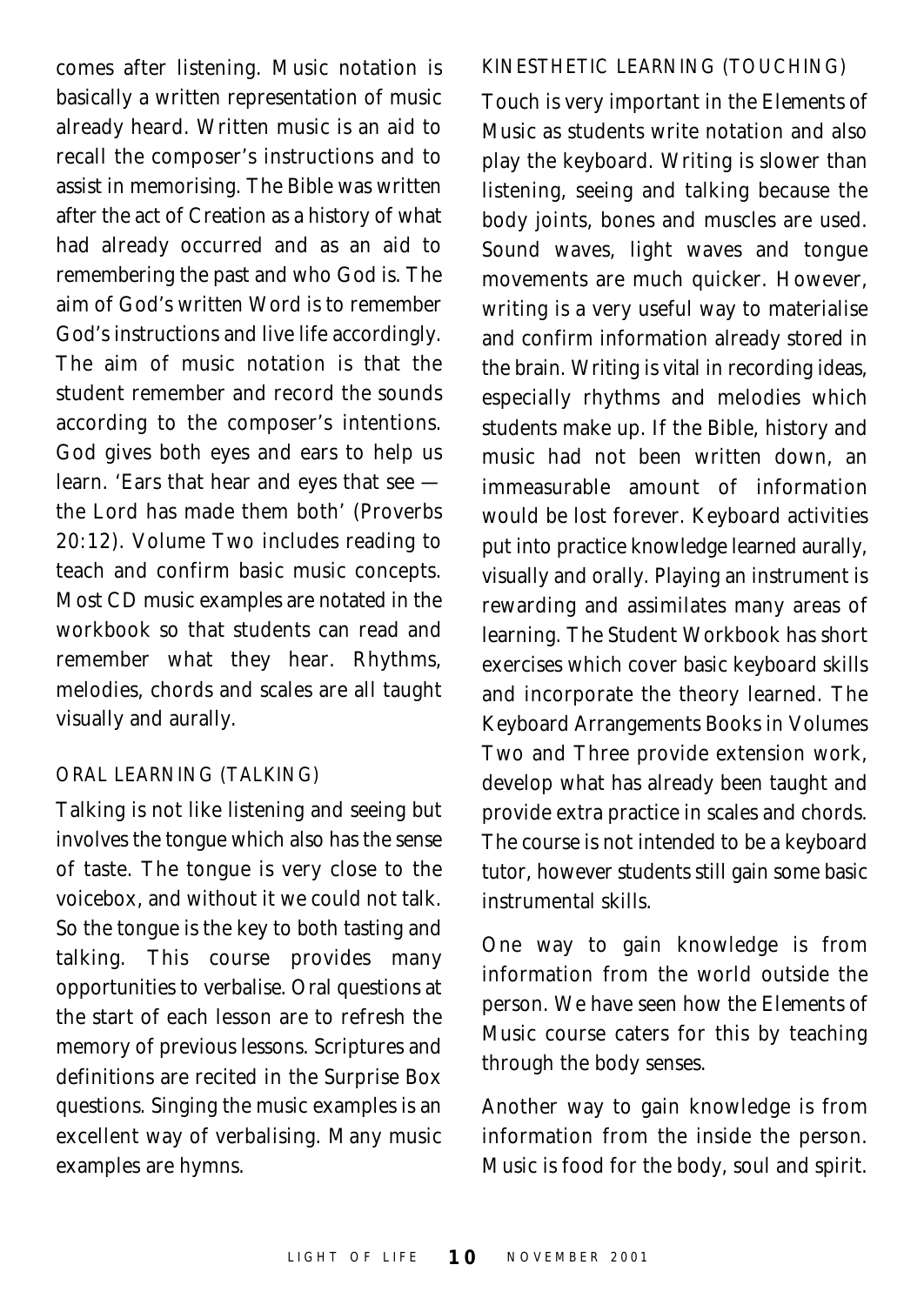THE SOUL

The soul is the invisible, conscious part of man and consists of the will, mind, memory and feelings. It is the decision-making, intellectual, thinking, understanding and emotional part of man's makeup. The soul must be fed a healthy diet of information. Isaiah 55:2b–3 says, 'Listen, listen to me and eat what is good and your soul will

delight in the richest of fare. Give ear and come to me. Hear me that your soul may live'. Moses taught the Ten Commandments not just through the body senses but also the soul. He said, 'Love the Lord your God with all your heart and with all your soul and with all your strength' (Deuteronomy

6:5). He told the Israelites to use their memory. '...be careful that you do not forget the Lord...' (Deuteronomy 6:12).

The memory is like a muscle. To keep muscles healthy and fit they need to be exercised. Likewise the memory needs to be exercised. The *Elements of Music* course feeds the soul with exercises and challenges such as memorising scriptures and definitions, musical analysis, puzzles, games, flashcards, charts, colouring, review exercises and quality music.

#### THE SPIRIT

The spirit is another invisible part of man's design. It is the subconscious part made in God's image. God designed us with an ability to appreciate art and music. We have the physical ability to sing and play an instrument. We have the emotional and intellectual ability to feel, express, analyse and understand music. We also have the spiritual perspective and gift of creativity to combine the music elements with great imagination. The spirit is man's link with God's Spirit through which we gain wisdom

## If the Bible, history and music had not been written down, an immeasurable amount of information would be **lOSt** for ever

and more knowledge. King Solomon prayed to God for wisdom and knowledge in 2 Chronicles 1:10. God gave them to Solomon through the spirit. In Proverbs 2 Solomon summed up the whole learning process. He showed how the spirit is an integral part of a person and influences all parts of the soul and body. He wrote:

My son, if you accept my words and store up my commands within you [in the invisible part] turning you ear to wisdom [hearing] and applying your heart [spirit] to understanding [soul] and if you call out for insight and cry aloud for understanding [tongue, talking, verbalising] and if you look for it as silver and gold and search for it as hidden treasure [seeing and touching] then you will understand [soul] the fear of the Lord and find the knowledge of God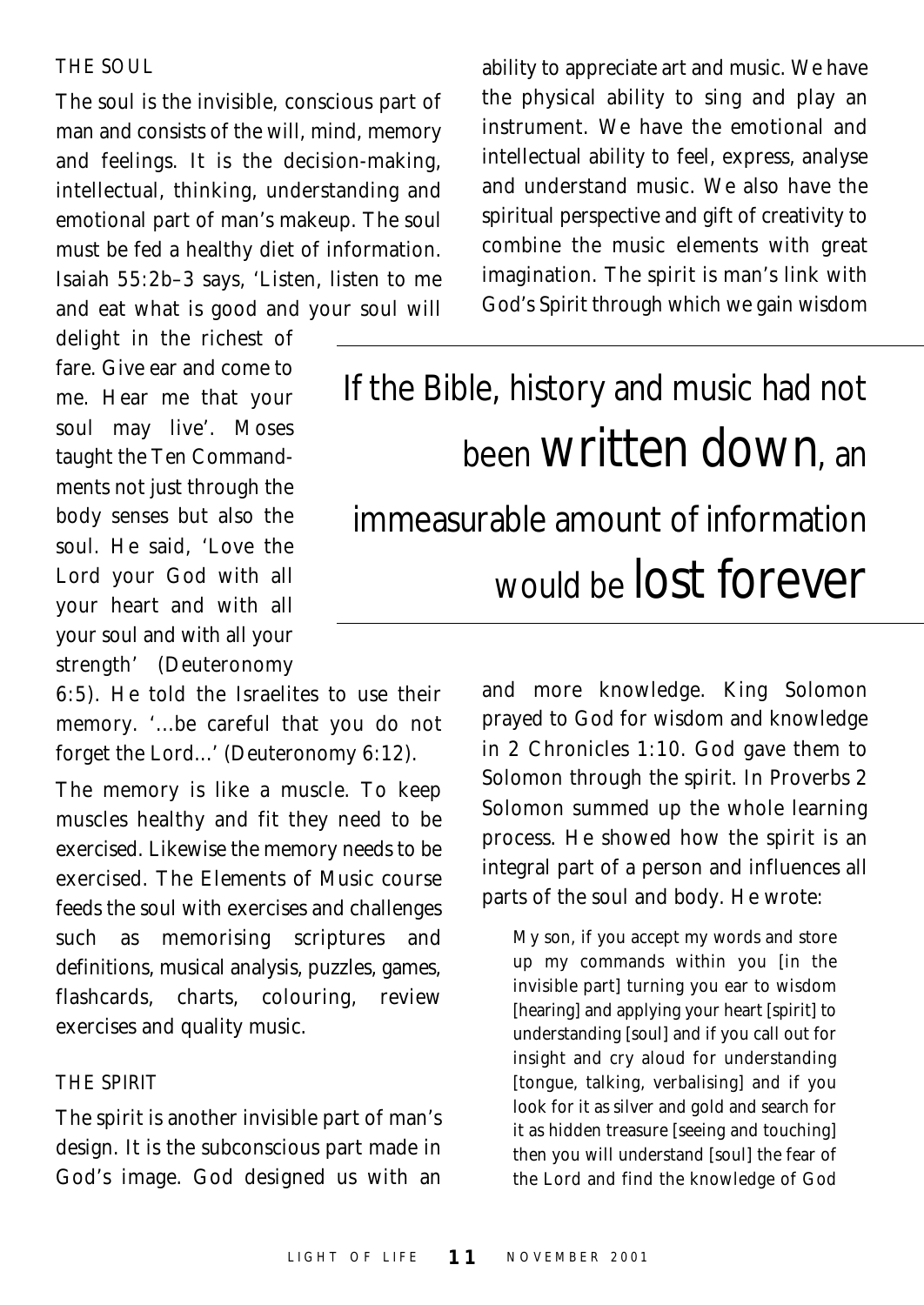[soul]. For the Lord gives wisdom and from His mouth come knowledge and understanding [soul]... Then you will understand [soul] what is right and just and fair — every good path. For wisdom will enter your heart [spirit] and knowledge will be pleasant to your soul. Discretion will protect you and understanding will guard you [soul].

Paul tells us that we should 'fix our eyes not on what is seen but what is unseen. For what is seen is temporary, but what is unseen is eternal' (2 Corinthians 4:18). This is vital in music. Unlike science which depends heavily on the body senses and proving ideas about the outside world, music draws on creativity, expressing ideas from within. Creativity involves the soul (will, mind, memory and emotions), spirit and uniqueness of each individual. The brain and body materialises ideas. God is the Source of creativity because He is the Creator. If we ask Him for wisdom and knowledge as Solomon did He will teach us from His Holy Spirit through our spirit. Music students and musicians get bogged down in the details of music — playing countless pieces, entertaining, striving to be the best, and aiming to pass exams and win competitions. These things are temporary events and only last for our time on earth. The *Elements of Music* course aims to teach for eternity by feeding the spirit with God's own Word and relating music basics to their Maker. The program takes the student back to foundations by defining the basic building blocks or elements and acknowledging God as Creator. We should never take the music elements for granted and forget their Maker. Without these Godmade elements we do not have music. God is the Source, the Giver and Provider of the gift of music.

In the course many scriptures are memorised relating to music. Students are trained to identify music elements so that, with the help of wisdom and knowledge from the Holy Spirit, they can discern which music is God-honouring. This type of spiritual food lasts forever. The rewards of feeding the spirit as well as body and soul are enormous. In Deuteronomy 6 Moses told the people that if they followed God's ways they would 'enjoy long life' (verses 2, 8) and that 'things would go well ...'(verse 3). Solomon wrote in Proverbs 2 that God 'holds victory in store for the upright' and He 'is a shield to those whose walk is blameless for He guards the course of the just and protects the way of His faithful ones' (verses 7–8). The *Elements of Music* course is unique in that it places music into a Biblical perspective and in doing so students gain an overview of music. Music is treated as a tool to learn about God and that is the goal of education. 'Education is the unfolding of God — His character and His creation' (Peter Frogley). God's signature is written in the design of all the music elements. The manual for this course is the Bible and the Music-Maker is God.

This course aims to:

- relate the subject of music to God;
- develop an awareness of how music is evidence of God's creativity and design;
- cover basic theory concepts and aural skills and introduce some history;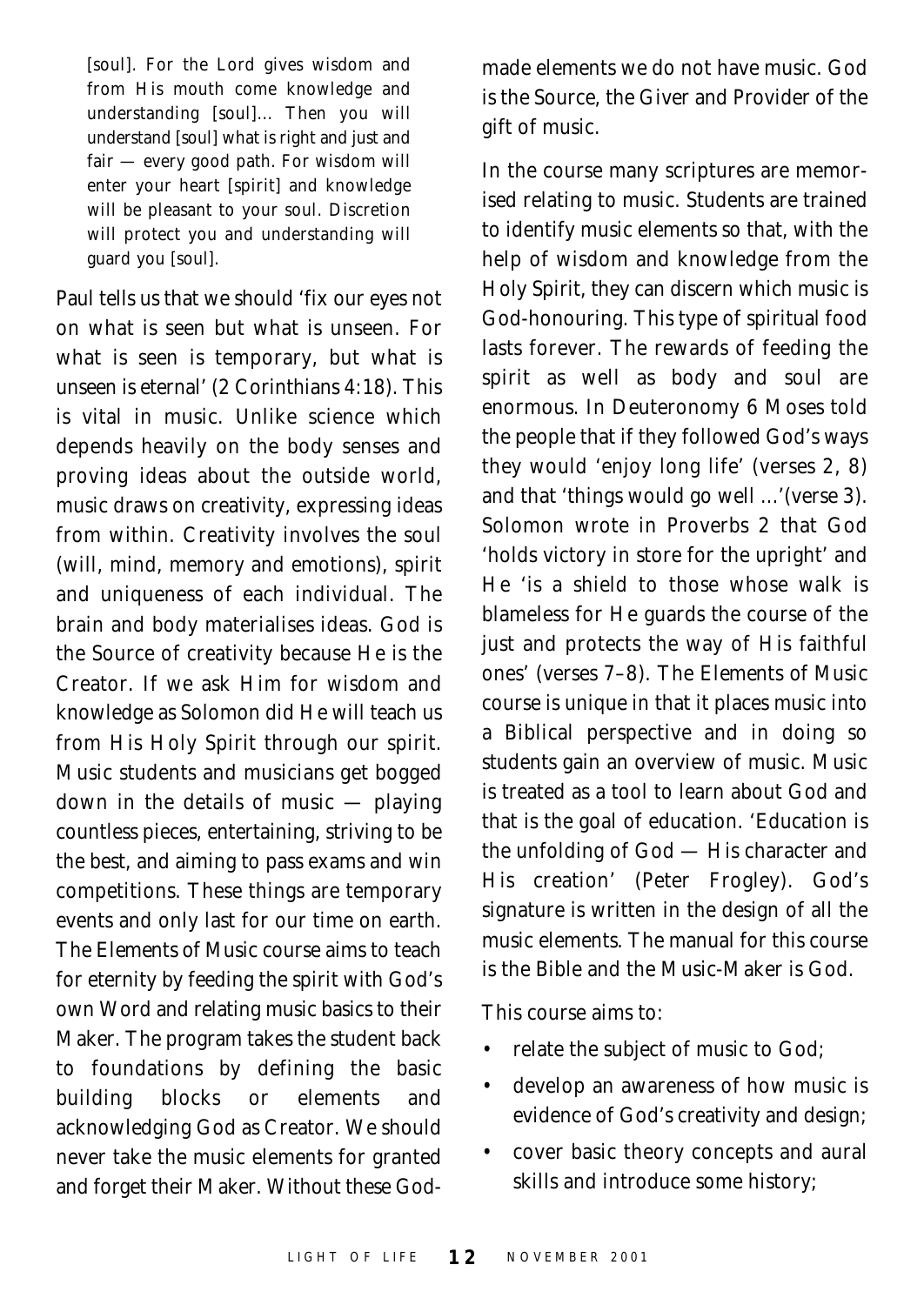- distinguish and identify specific music elements aurally and visually;
- teach how to follow a simple score;
- teach some basic keyboard skills;
- encourage enjoyment and appreciation of different musical styles throughout history;
- enable the learner to intelligently discriminate between balanced and

unbalanced music to discern what is God-honouring;

- develop creativity through composing simple God-honouring music;
- develop an understanding of how composers use their God-given musical gifts to organise music elements; and
- enable the learner to proceed to further studies with a solid understanding of music's foundations.

#### **What people are saying about the** *Elements of Music***:**

**'The** *Elements of Music* **course brings music back to basics so that people of all ages can learn about music and God. Teaching music through the elements helps avoid a lot of confusion for people.'**

*Matthew Field, teacher*

**'I love the** *Elements of Music***. It is like an oasis in the middle of a desert. It progresses nicely and the children are finding it enjoyable and are retaining good revision.'**

*Jan Golding, piano and classroom teacher and homeschool mum*

**'Great! A very sound and Biblical approach easy for non-musicians.'**

*Fiona Phillips, lecturer and mother*

**'We especially enjoy the God-centred teachings and the children really like listening to the CD part of each lesson. Thank you for making God the centre of music.'**

*Sandra Saunders, homeschool mum*

**'We have really been blessed by the spiritual aspect of the course and how God is the focus. The definitions have been easy to learn with the actions.'**

*Debbie Asamaphan, homeschool mum*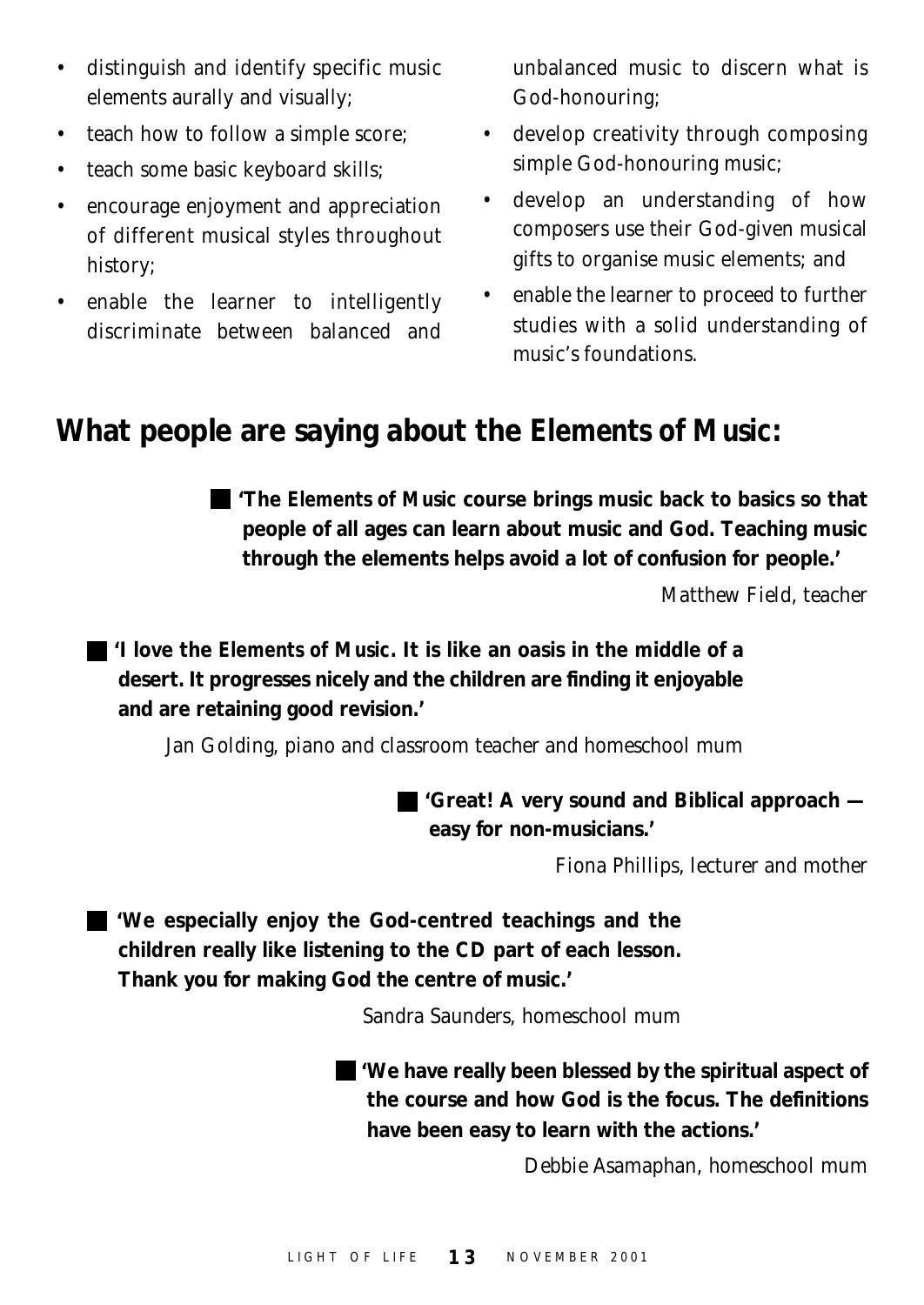## CHRISTIANITY VS **HUMANISM**

The great issue of the years ahead is the developing battle between Christianity and humanism. It is a war unto death. Christianity is a world and life view and faith, and it can only exist as such. It is either the Word of God for every area or none.

Christianity was born into the same battle. It is only the dereliction of Christendom which has led to a return to the beginnings of this old battle of the centuries. On the day of Pentecost, St Peter's great proclamation was this: 'Therefore let all the house of Israel know assuredly, that God hath made that same Jesus, whom ye have crucified, both Lord and Christ' (Acts 2:36). 'Jesus is Lord!' This is the joyful and central proclamation of the early church. It is the declaration of St Paul (Phil 2:9–11; Rom 10:9; 1 Cor 12:3) and it is the joyful declaration that in Christ the prophecy of Isaiah 45:23 is fulfilled. To declare Jesus is Lord means that He is the world ruler who absolutely governs every sphere of life and thought. It is the obligation of every area to be Christian: church, state, school, family, vocations, the arts and sciences, and all things else must serve only Christ the Lord.

#### THE TRUE MEANING OF 'CHURCH'

A problem in understanding the scope of our work is the common misuse of the word *church*. Our English word comes from *kyriakos*, a Greek adjective, as in *kyriakon*

*doma*, or *kyriake oika*; our word 'church' refers to an institution of worship, the ministry of the Word, or a building. The New Testament word translated *church* is *ecclesia*, which gives the sense of two Hebrew words, *'edhah* (congregation) and *qahl* (assembly). It can refer to all the redeemed people, to their assembly in worship, their civil government, the family, the godly army, and more: it means the kingdom of God. Thus, where Scripture speaks of the *church*, it means Christ's realm in every area and sphere of life. All things must be brought under the dominion of Christ the Lord.

At present, humanism has brought all things, including most churches, under the sway of man the lord. The purpose of state schools, as laid down by Horace Mann, James G. Carter, and others, was twofold: first, to establish centralism, the priority of the state over every area of life, and second, to eliminate Biblical faith. The founders of statist education in the United States were Unitarians. They rightly believed that control over the child through the schools is the key to controlling society. Control over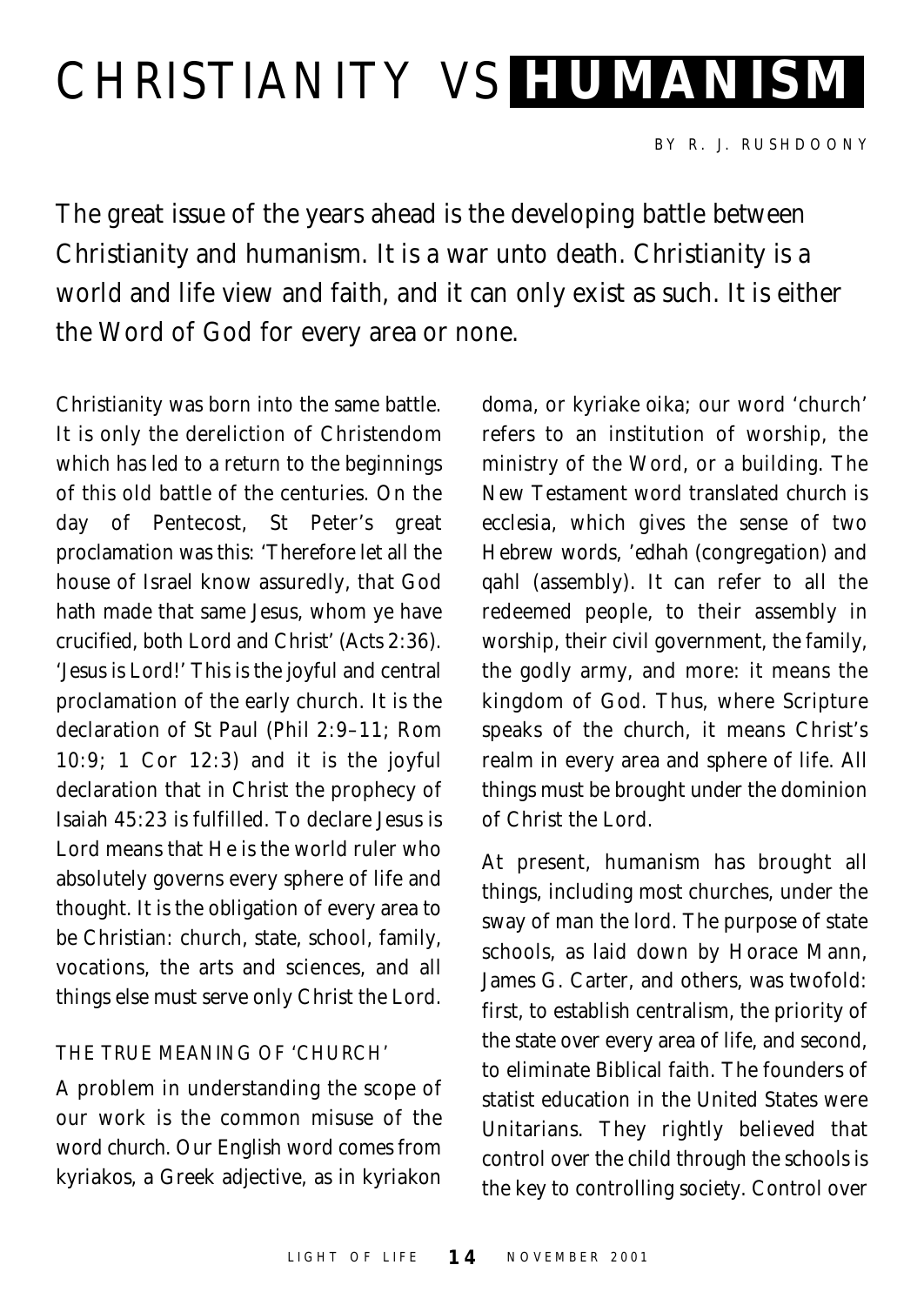the schools will determine control over state and church finally.

Christianity and humanism are diametrically opposed religions; one is worship of the sovereign and Triune God, the other is the worship of man. Let us briefly analyse

**Christianity**

- 1. The sovereignty of the Triune God is the starting point, and this God speaks through his infallible Word.
- 2. We must accept God as God. He is alone Lord.
- 3. God's Word and Person is the Truth.
- 4. Education is into God's truth in every realm.
- 5. Education is discipline under a body of truth. This body of truth grows with research and study, but truth is objective and God-given. We begin by presupposing God and His Word.
- 6. Godly standards grade us. We must measure up to them. The teacher grades the pupil.
- 7. Man's will and the child's will must be broken to God's purpose. Man must be remade, reborn by God's grace.
- 8. Man's problem is sin. Man must be recreated by God.
- 9. The family is God's basic institution.

some of the key points of difference between Christianity and humanism as they affect education. This is far from an exhaustive analysis. Our purpose is to provide a brief outline of some of the fundamental differences.

#### **Humanism**

- 1. The sovereignty of man and the state is the starting point, and it is the word of scientific, elite man which we must heed.
- 2. Man is his own god, choosing or determining for himself what constitutes good and evil (Gen 3:5).
- 3. Truth is pragmatic and existential; it is what we find works and is helpful to us.
- 4. Education is the self-realisation and selfdevelopment of the child.
- 5. Education is freedom from restraint and from any idea of truth outside of us. We are the standard, not something outside of man.
- 6. The school and the world must measure up to the pupil's needs. The pupil grades the teacher.
- 7. Society must be broken and remade to man's will and the child's will is sacred.
- 8. Man's problem is society. Society must be recreated by man.
- 9. The family is obsolete. The individual or the state is basic.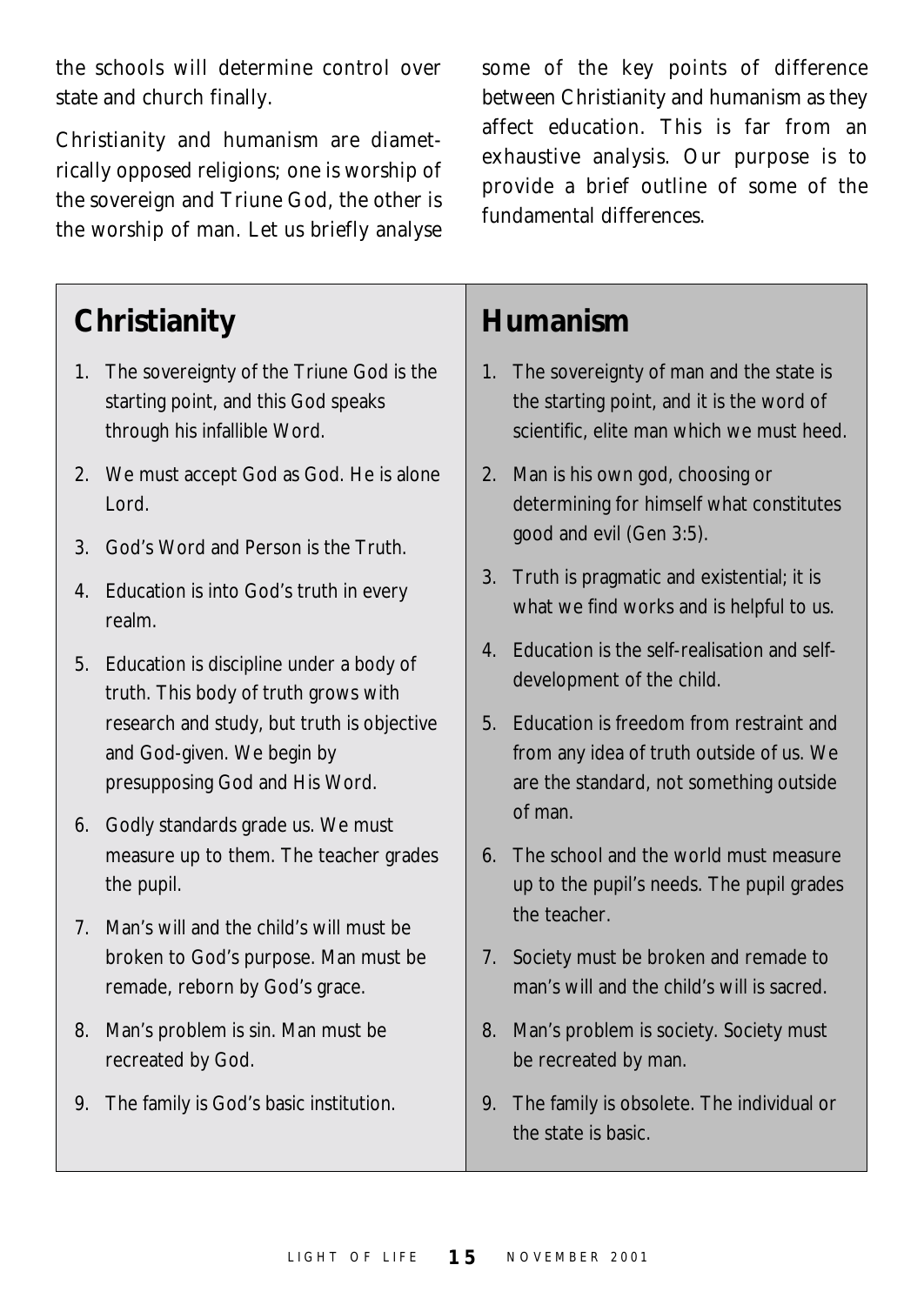#### TRULY CHRISTIAN EDUCATION

The Christian school must, thus, teach every subject from a God-centered perspective, or else it will be teaching humanism. Mathematics, for example, has no validity in a universe of change: it rests on the presupposition of a sovereign and predestinating God.

The humanistic history book not only eliminates Biblical history and the great and central role of our Christian faith, but it sees history as chance rather than purpose. History for the humanist is at its best simply man's determination, whereas for the Christian it is God's determination.

In the sciences, we must again deny the 'rule' of chance. Materialistic determinism is no better. The Newtonian view of causality has collapsed because its single and purely naturalistic view is inadequate. There is no single cause in nature. Moreover, the multiplicity of causes does not suffice to account for the fact of order, design and meaning. Only the presupposition of the God of Scripture can properly undergird science.

In literature, we must ask, what is a classic? The idea of what constitutes a classic has varied from culture to culture. Thus the great Vietnamese classic, *The Tale of Kieu*, is a masterpiece of humanism. It encourages self-pity, the indictment of God, and a

belief that man, who has the root of goodness in him, is the victim of God. A Christian classic must reflect a Christian world and life view; it must see conflict as moral, not metaphysical, and it must affirm an ultimate and basic harmony, not a conflict, of interests.

### Christian schools are a necessity, or else we will have anti-Christian schools

In teaching language, we must remember that grammar and culture are interrelated. There is a theological premise to grammar. Relativistic cultures cannot develop a truly future tense, nor a proper sense of the future. Words, moreover, represent meanings; they are miniature propositional truths. Communication is possible where a common culture prevails. The more existential that culture becomes, the more difficult communication becomes, because words and meanings are weakened or destroyed.

Christian faith is thus a total concern. Christian schools are a necessity, or else we will have anti-Christian schools. For Christianity to bypass education, to neglect Christian schools, is suicidal. Those who do so have denied Christ and His Lordship.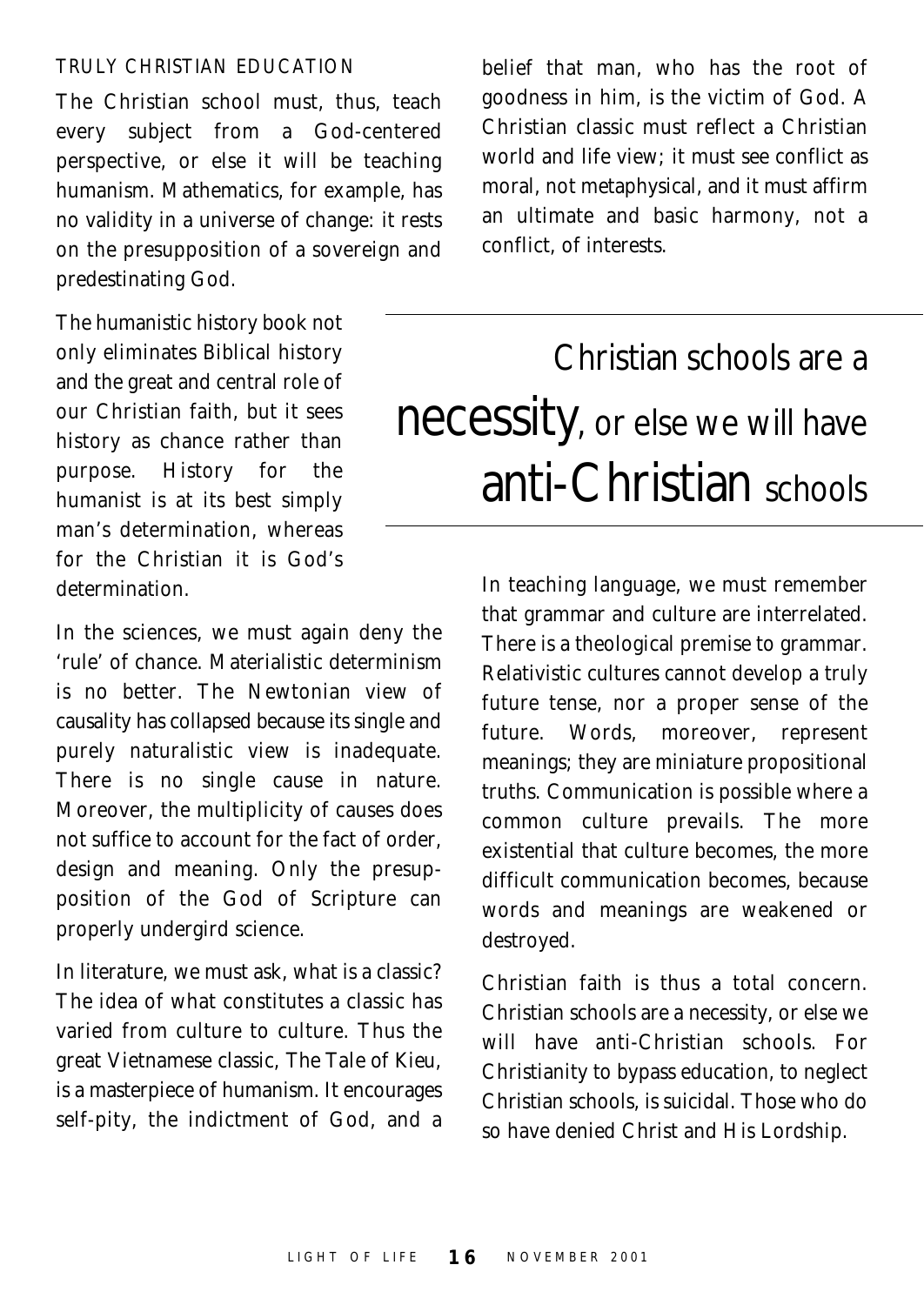## OUR MIRACLE **LIVES**

Man believes he has discovered the secret of life in cells, DNA and the like and it is wonderful to ponder these discoveries. There is still, however, something quite beyond our understanding as to how the sperm and the ovum cell join together to create a living human being.

It is a miracle of God that those cells are able to begin building a new human being, made in the image of God. The absolutely incredible God factor, which could be called 'innate intelligence'1 sets about directing the growth and development of the new human being.

#### INNATE INTELLIGENCE

This innate intelligence not only directs the formation of a new person in the womb, but it stays with us all our lives; indeed it keeps us alive. Have you ever pondered the difference between a living person and one who has just died? The difference is, of course, that one is alive the other is dead, but what is life? Not only does innate intelligence keep us alive, it is committed to maintaining 100% health for our bodies.

Innate intelligence has a number of different attributes:

- It strives for the survival of our bodies regardless of the cost; that is, it is committed to keeping us alive and will do whatever it can to keep us going.
- It maintains our health, maintaining the internal equilibrium within our bodies.
- It carries out all the non-voluntary functions of the body. It is great to know that there is such a programme within us that keeps our hearts beating, our food digesting and all our vital organs functioning.
- It enables our bodies to adapt to stress. Stress is what leads to disease and illness.
- It continually transmits the pattern for total health to our bodies.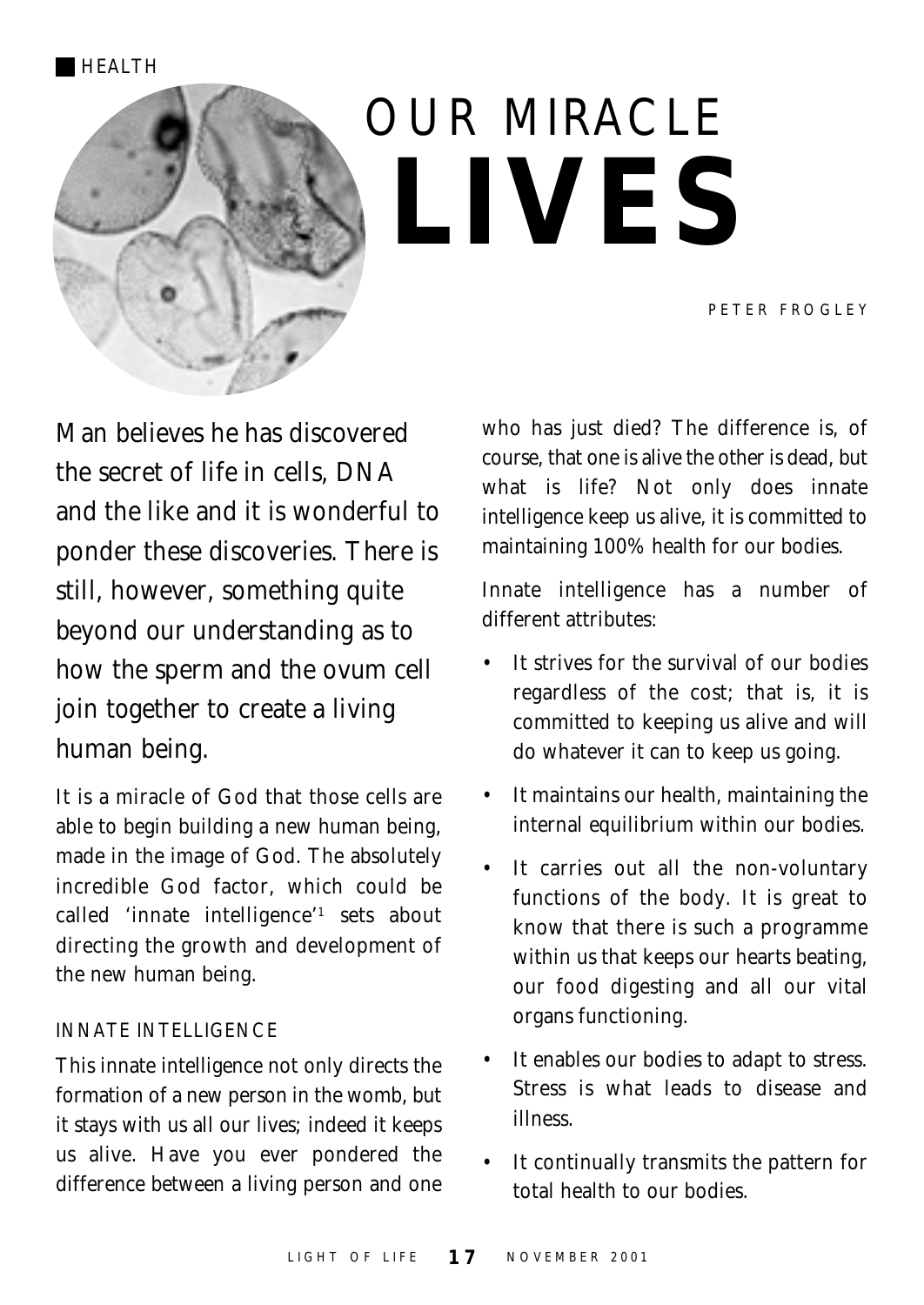#### WHAT IS THE COST?

We often interpret the cost as some outside agent trying to destroy our lives when in reality it is our innate intelligence's effort to keep us alive, coping with the wrong we have done to our bodies. That cost we conveniently call 'disease'.

#### GOD'S GREAT CREATION

God has so created these bodies of ours that we can echo with the psalmist, 'We are fearfully and wonderfully made'2. Our bodies are designed by God to function in total health, but when we challenge the body we find that it begins to malfunction. There are two challenges faced by our innate intelligence in its endeavour to keep us totally healthy: **toxicity** and **lack of communication**. Toxicity is brought about through improper nutrition and inadequate elimination of wastes. Lack of communication results when the body is overloaded with toxins to the point that the cells are not able to communicate effectively with one another.

It is an important fact that our innate intelligence does not know how to be sick. God has programmed it to always work for the elimination of anything that stands between it and our total health.

#### ENERGY — THE FUEL FOR LIFE

The human body runs on energy. Energy comes through the nutrition with which we provide our bodies. The energy available to the body determines the health of the body, which is known as the **Level of Vitality**. Energy is required for:

- muscular movements:
- digestion of food;
- sight;
- mental activities:
- emotions;
- elimination of body wastes;
- maintaining body temperature;
- making more energy;
- balancing hormones;
- distributing nutrients;
- communication within the body;
- functioning of glands and organs;
- repairing and replacing cells and tissues;
- maintaining the immune system; and
- maintaining consciousness.

#### **STRESS**

Our bodies are veritable machines requiring significant input of raw materials to satisfy the demand for energy. The hindrance to the proper production and distribution of energy in our bodies is stress. Stress robs energy and vitality from our bodies.

There are three types of stress, which will be dealt with in more detail in later articles. They are:

- physical;
- chemical (nutrititional); and
- emotional and/or mental.

There are two categories of stress:

**Short term stress** causes the body's vitality to be lowered in the short term. This could be caused by inadequate sleep, a depressed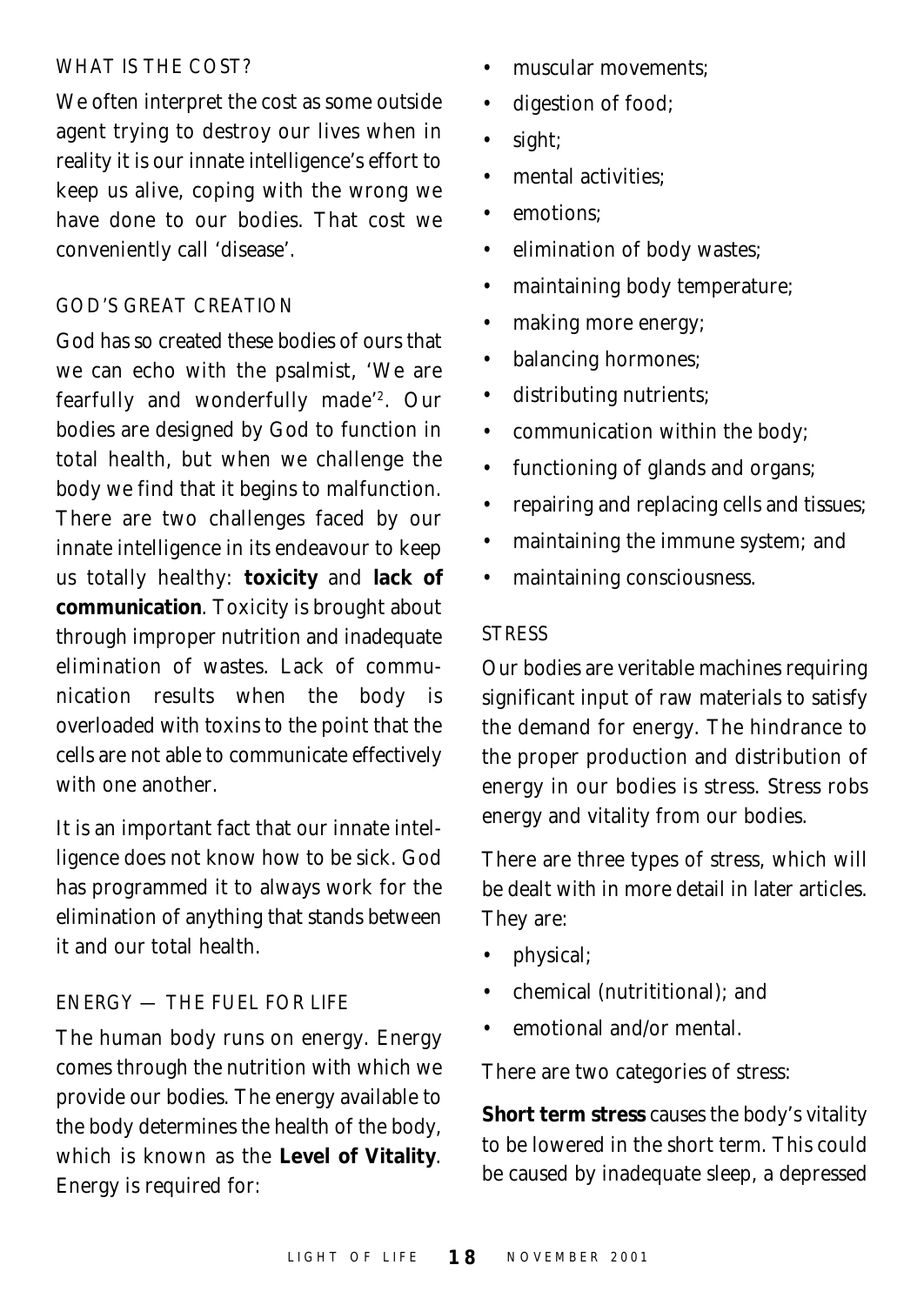immune system resulting in infection even getting cold or hot can cause stress.

**Long term stress** causes the body's vitality to be lowered permanently. For example, a chronic deposit of toxins in the lungs due to smoking may result in emphysema.

#### ADEQUATE ENERGY

There must be adequate energy to meet all our bodies' needs to keep us free from disease. If our bodies are stressed our health declines as the

amount of energy available for the general functions listed earlier is reduced. If there is not enough energy to enable our general functions, our innate intelligence allots the available energy to the more important functions that ensure we will keep our bodies alive. Thus the heart would be one of the priority organs, for if it ceased to function we would die!

With inadequate energy the body may have to sacrifice functions, thus producing a state of disease. If this problem is not addressed our bodies decline and ultimately we will die. The solution to this problem is to provide sufficient energy to our bodies, which allows the body to heal and repair the parts that are not functioning properly (diseased).

This concept differs from general medicine which seeks to deal with the disease symptoms by suppressing them with drugs or removal by surgery. Neither case addresses the root cause of the problem which is to do with the way we live our lives — the stresses we bring to our lives and bodies.

It has been said that disease is caused by stress. Remember stress comes in different forms; what we expose our bodies to, what we put in our bodies, what we allow our

## It seems incredible that health could be so simple

minds to think and what attitudes we choose to hold. It seems incredible that health could be so simple. The amazing thing is that given the manner in which most of us abuse ourselves, our health is amazingly good. Our innate intelligence works miracles in keeping us alive and well, but we could enjoy genuine health if we would change our lifestyle to be more consistent with God's revelation to us in His Word.

#### FOOTNOTES:

- 1 The term innate intelligence is used by Dr Joel Robbins to describe the genius that God has built into every living organism.
- 2 Psalm 139:14

*I am indebted to Dr Joel Robbins of Tulsa, OK, USA for the teaching in this series. Dr Robbins, medical doctor, chiropractic doctor and natural health doctor conducts a College of Natural Health details of which can be had by contacting LEM.*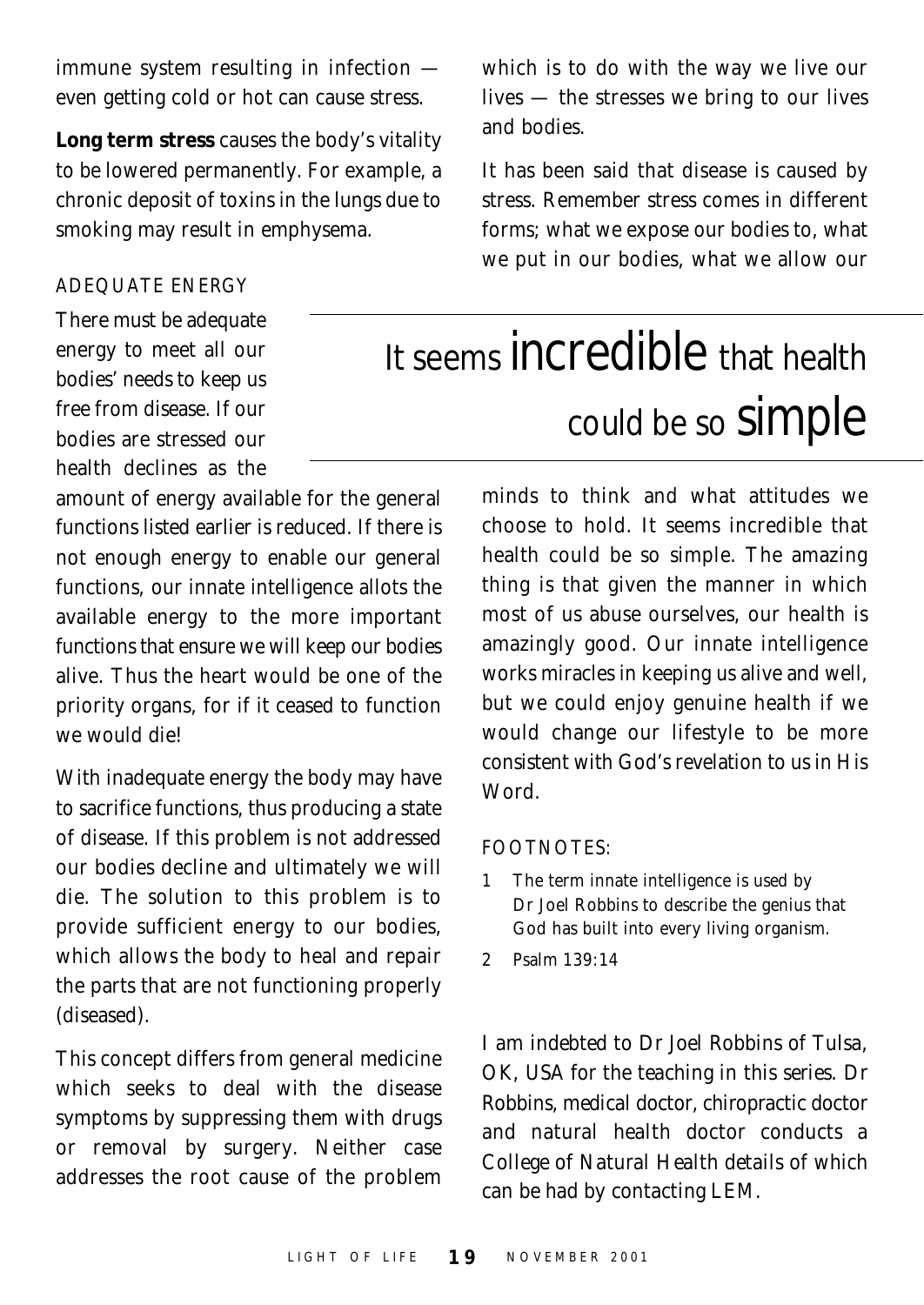#### **LEM Publications**

#### LET'S TEACH ART

This instructional, creative and biblical art curriculum is now available for level K (five year old). Level 1 and 2 are planned for release for the new school year. The book is a Teachers Manual and comprises a thorough rationale for art teaching, together with a lesson per week (40 lessons) for

the year. Based on the scriptural account in Genesis, each lesson presents

- an objective:
- detail of the activity;
- a biblical, Christian life application; and
- a list of materials for the lesson.

The book also lists and provides sources for materials for the whole course. Initially in Trial Edition. **\$15.00**



We thoroughly recommend the *Let's Teach Art* video, by Terry Lewitzka, which

supports the course and presents the rationale for art, plus detailed demonstration for teaching line, tone and colour. **\$33.00**

#### **LEM Phonics**

#### READERS

Many have asked for readers to accompany our Wordlist books.

*Word List K Readers* come in three volumes representing the sections of the Wordlist book. They are titled *Getting Up*, *The Kind Lady* and *Fast and Slow* and each have 15 pages. **set \$8.50**



*Word List 1 Readers* are presented in two volumes, titled *The Sun and the Wind* and *Old Man by the Sea*. These readers cover words from Word List 1 and are 48 and 40 pages respectively. **set \$8.50**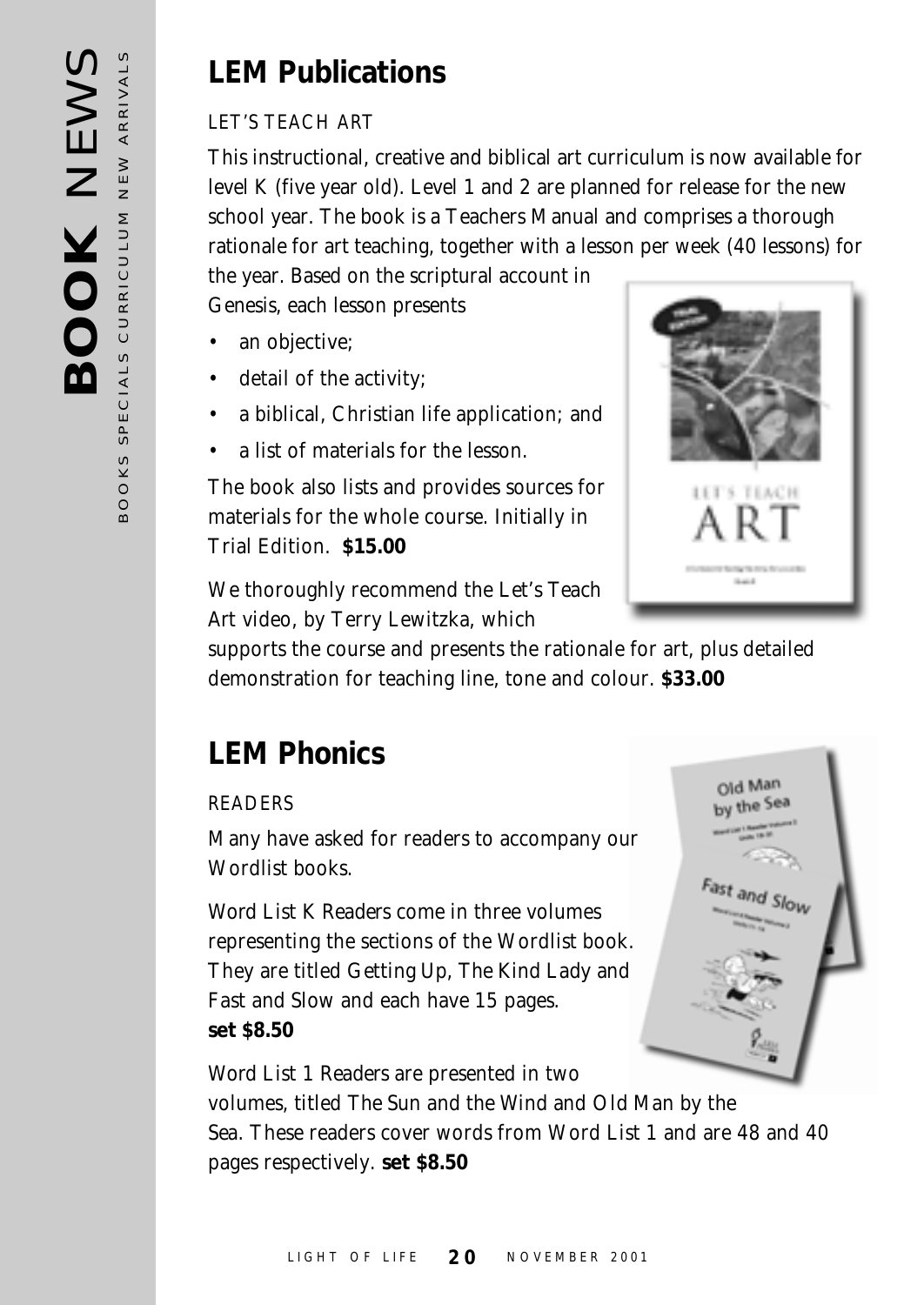#### INTRODUCTORY COURSE VIDEO

The LEM Introductory Course Videos are now available one at a time. As you complete the work on one tape you can order the next. Tape one is available for **\$150.00** and comes complete with the folder and instruction sheets. The subsequent three tapes are **\$140.00** each.

#### **Bob Jones**

Bob Jones University Press is regularly releasing upgrades to their materials. Recently arrived is the *Bible Truths* series, including:

Grade 3: Following Christ **\$20.95** Grade 4: God and His People **\$20.95** Grade 5: Living in God's Love **\$23.25**

#### **A Beka Book**

A new edition of Grade 7 *Basic Mathematics* has arrived, as have three new book report titles — Sir Walter Scott's *The Talisman*; the Abbott series *Christopher Columbus* and *Heroes of the Faith* series *David Livingstone*.





Basic Maths Student text **\$48.50** The Talisman **\$21.00** Christopher Columbus **\$21.00** David Livingstone **\$21.00**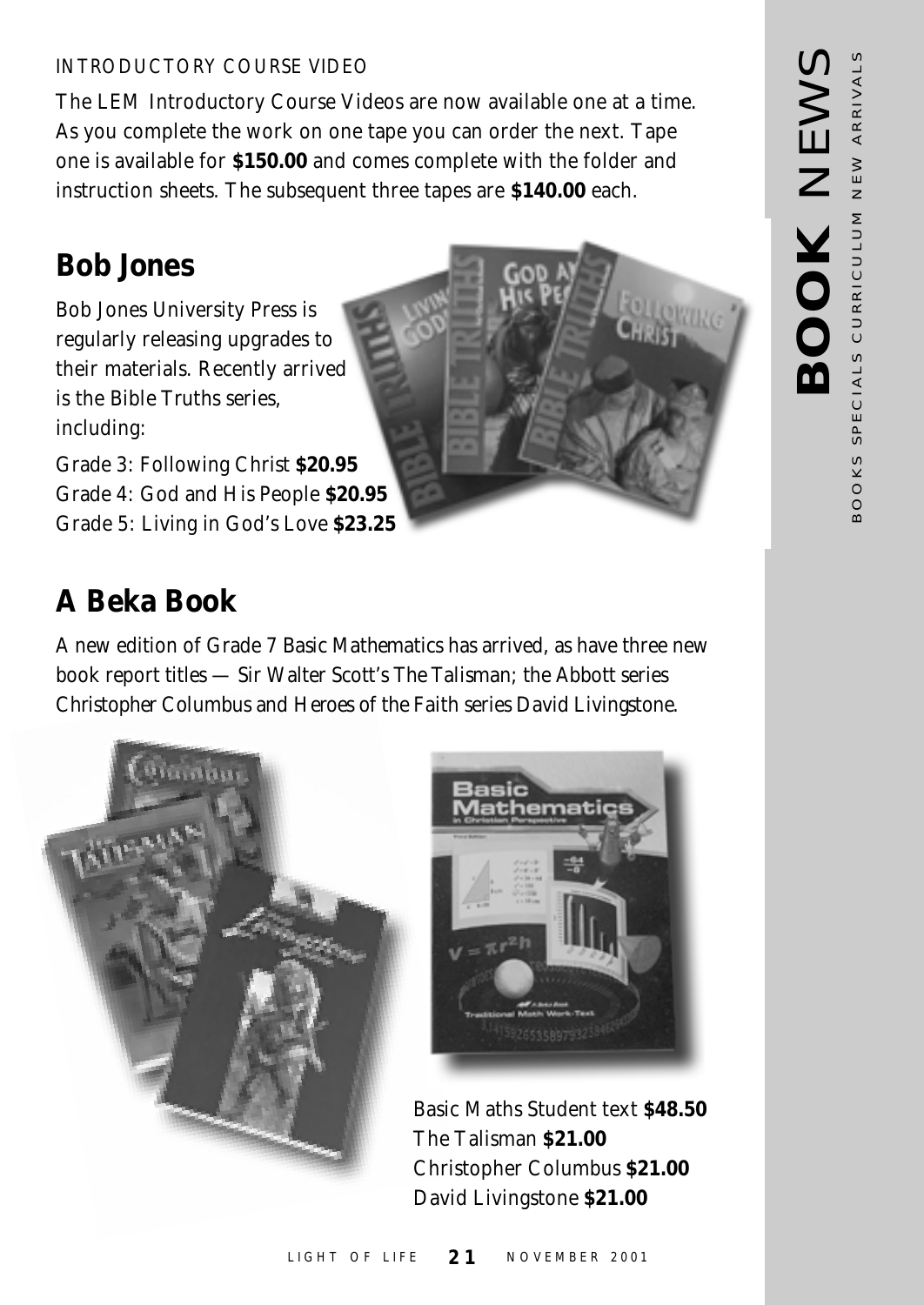#### **Canon Press**

Douglas Wilson's new title *Future Men* shows how to raise boys to be men for God. **\$21.95**





#### **Christian Liberty Press**

A second volume of *Mr Pipes* is available, titled *Mr Pipes and Psalms and Hymns of the Reformation*. **\$21.05**

#### **Preston Speed**

New titles in the highly regarded G A Henty History series are now available. Most are available in any of three bindings: hard cover, quality paperback and mass paperback. The new titles include:

*Facing Death — a tale of the coal mines*

*A Knight of the White Cross a tale of the siege of Rhodes A March on London — a story*

*of Walt Tyler's insurrection*

*The Tiger of Mysore — a story of the war with Tippo Saib*

*Under Wellington's Command — a tale of the peninsular war;*

*Won by the Sword — a story of the thirty years war*

Hardcover titles **\$42.30** Paperback titles **\$29.60** Mass Paperback titles **\$14.00**

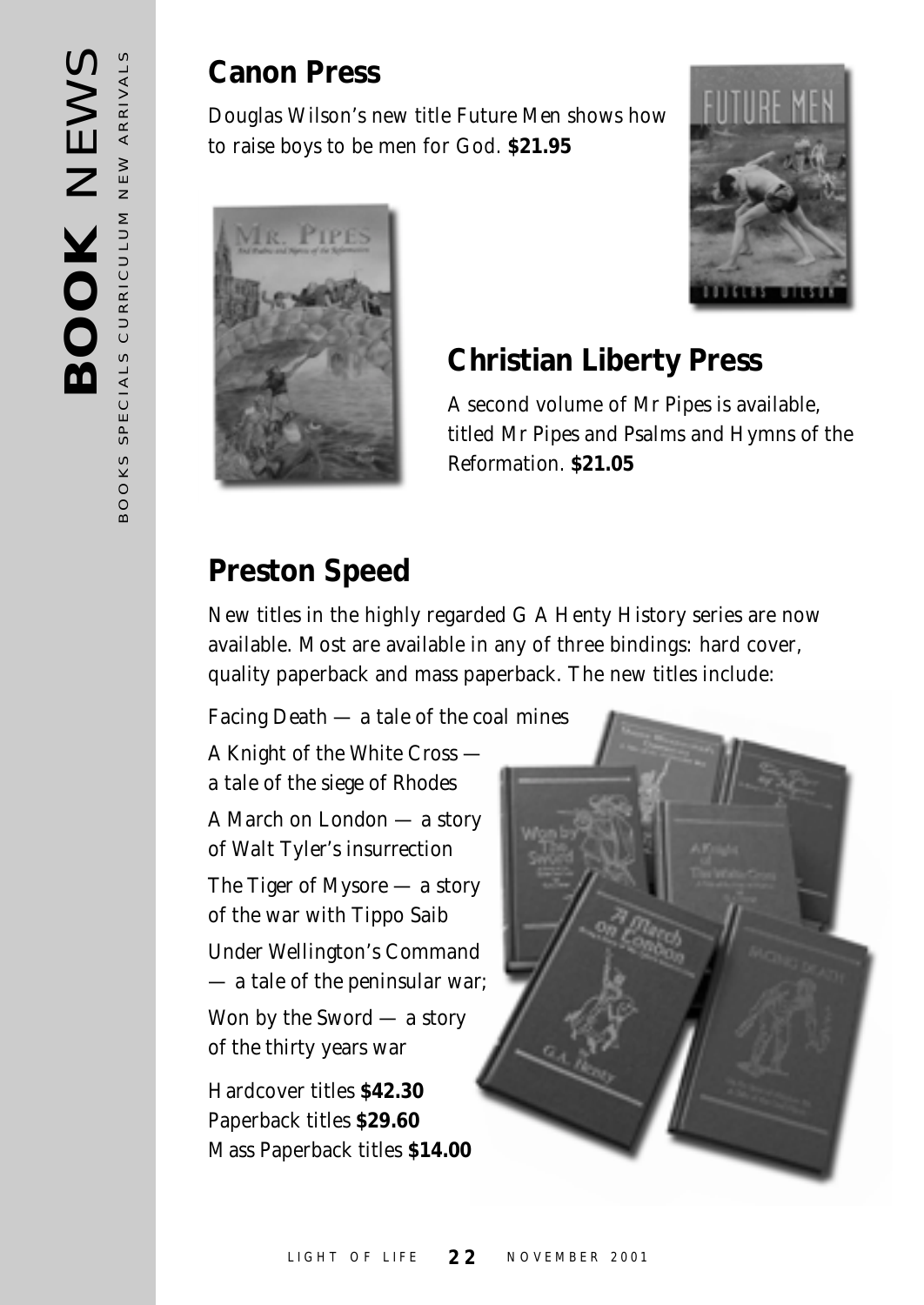#### AUDIO BOOKS AND STUDY GUIDES

*Wulf the Saxon* is now available on cassette or CD, read by awardwinning Jim Weiss. **cassette \$52.80 CD \$61.25**

*By Pike and Dyke* now has a unit study guide to accompany the book. **\$16.90**





#### **Between Two Flags**

A new Lee Roddy series set in the time of the American Civil War. Titles currently available are *Cry of Courage*, *Where Bugles Call*, *Burden of Honor*, *Road to Freedom* and *Uprising at Dawn*. **each \$12.70**



#### **Classics**

We now have a new range of classics which offer better quality and a larger range of titles. The general range are a very economical **\$4.95** each. New titles include *The Secret Garden*, *Alice in Wonderland*, and *Ben Hur*.

In a special section we have titles such as *The Complete Works of William Shakespeare* for **\$19.95**.





# NEWARD **BOOK** NEWS BOOKS SPECIALS CURRICULUM NEW ARRIVALS BOOKS SPECIALS CURRICULUM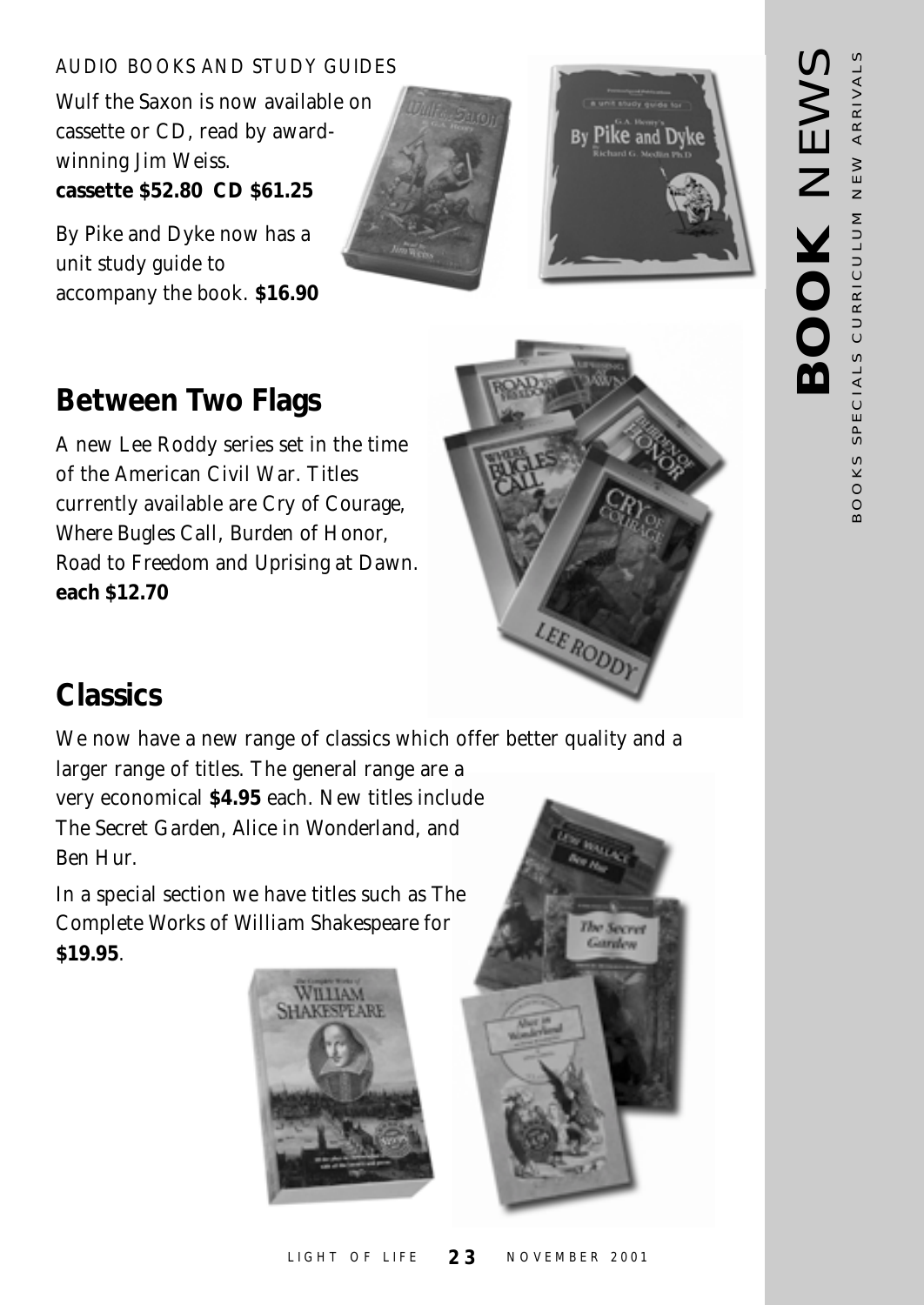

## LEM PHONICS **CORNER**

The recent rapid decline of literacy in both adults and children has always been a concern to me. This recent article in a New Zealand newspaper shows that I'm not the only one who believes in the value of phonics for teaching literacy.

#### **Reading report says old way best**

#### *By Libby Middlebrook*

A call to teach reading the old way is the likely outcome of a parliamentary inquiry into poor literacy.

The MPs are today expected to recommend a return to 'phonics' — where children sound out a word to help them associate the letters with sounds.

The education system has been criticised in recent years for abandoning traditional phonics.

Critics blame New Zealand's falling literacy standards on the introduction of 'whole language' teaching, where complete words are recognised through pictures or meanings, and sounding them out is discouraged.

The largest study of our literacy levels, a 1997 survey of international adult literacy by the Organisation for Economic Cooperation for Development, found that one in five adult New Zealanders had poor literacy, with 200,000 at the bottom of the literacy scale.

Last year, international surveys indicated that 18 percent of 16–25 year old New Zealanders were on the lowest level of a five-point literacy scale.

Today's report by Parliament's education and science committee is expected to recommend making it compulsory for all primary teacher trainees to learn how to use phonics. Teachers could be encouraged to make phonics their main technique.

If the Government accepts the report, there may also be radical changes to teacher training. New minimum standards may be introduced, which would stop students graduating unless they reached a certain standard in teaching literacy.

The move follows concerns about how well prepared graduates are to teach literacy and about the quality of teaching training programmes in tertiary institutions.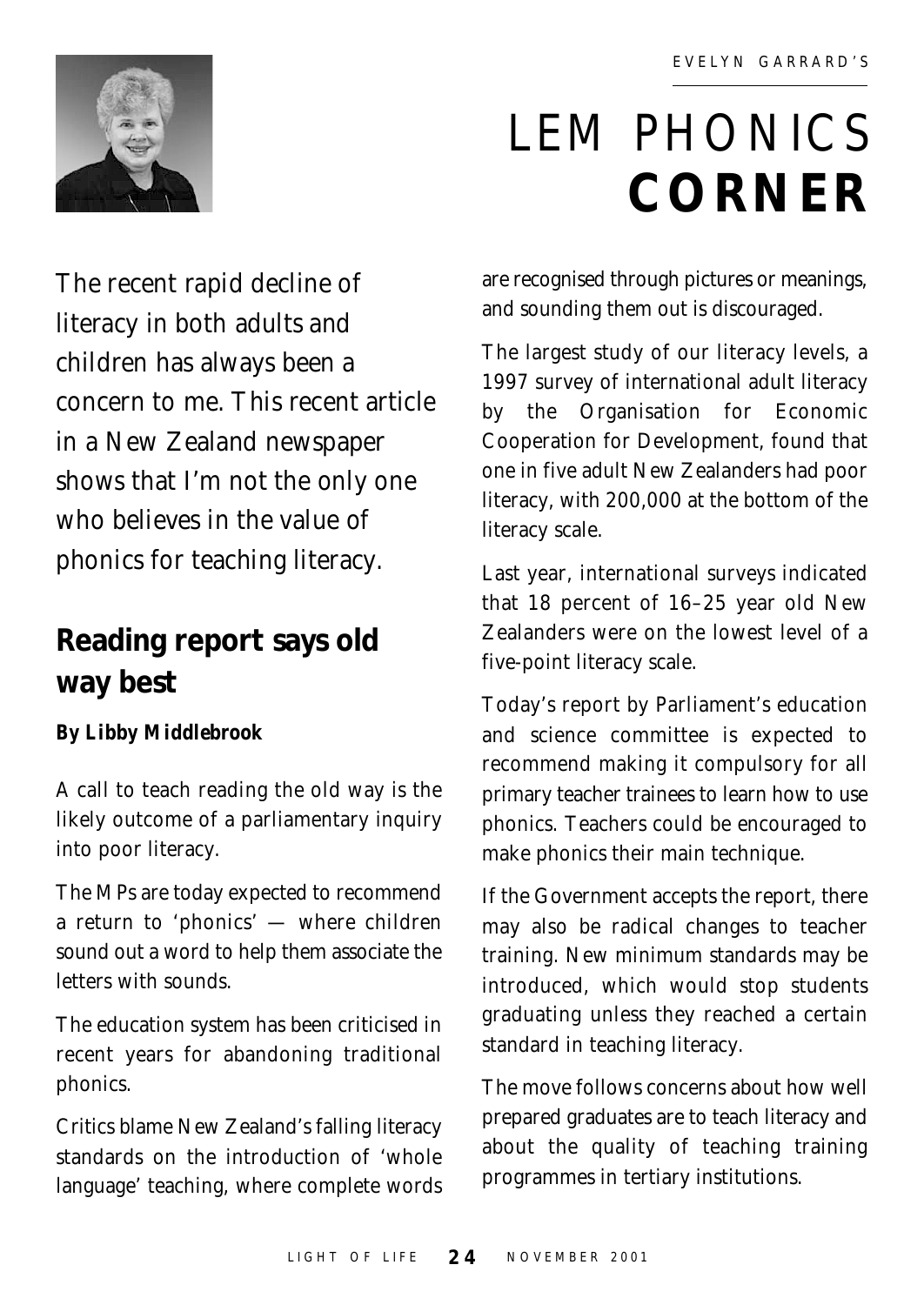Other concerns are understood to include the quality of students entering teacher training colleges.

The report is also expected to recommend a range of initiatives and research projects to help boost literacy.

The Ministry of Education may be instructed to investigate whether smaller classes in primary schools would improve the reading skills of at-risk children, such as Maori and Pacific Islanders.

Other research could include an assessment of the literacy skills of teenagers entering secondary school and whether compulsory early childhood education would improve learning and reading skills.

The report is understood to propose offering more support and advice to schools where a significant number of students are at risk of failing.

Some parents' submissions are understood to have complained about the lack of support in some schools when their children's literacy problems emerged. The limited teaching of reading in secondary schools was another complaint.

There could be better professional development opportunities for teachers of reading in those schools, with more resources to help them assist children who are failing.

More money may be made available to help boost the number of Maori teachers and the number of teachers fluent in te reo.

Other reports could include overviews of the reading assistance and recovery programmes used in schools and how to improve student access to them.

The report is also understood to recommend that the Government find a way to deal with the growing problem of transience as soon as possible. Transient students move from school to school as their parents move around the country. They often have difficulties with reading and writing.

Teachers may now be instructed to put greater emphasis on assisting transient children in the classroom. A national campaign to improve student attendance at school may be initiated, and the report is thought to urge improvements in testing students eyesight.

> *The New Zealand Herald*, August 14, 2001

As more and more God-fearing parents and teachers who desire excellence for their children stand up and be counted, let us hope we can reverse the trend of literacy in our nation and across the world.

Codet